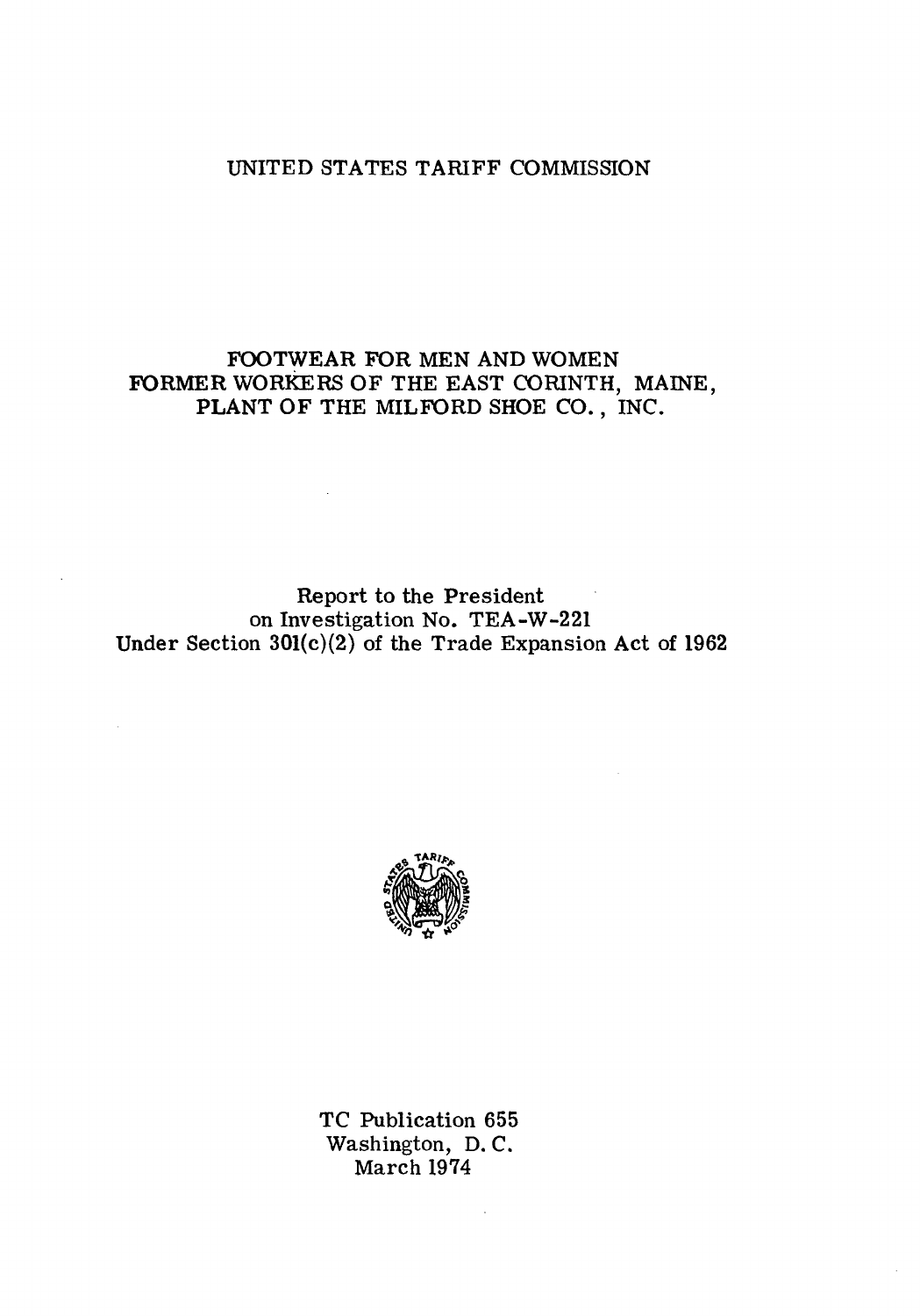## UNITED STATES TARIFF COMMISSION

COMMISSIONERS

Catherine Bedell, Chairman Joseph 0. Parker, Vice Chairman Will E. Leonard, Jr. George M. Moore J. Banks Young Italo H. Ablondi

Kenneth R. Mason, Secretary to the Commission

Address all communications to

 $\mathcal{L}^{\mathcal{L}}$ 

United States Tariff Commission

Washington, D. C. 20436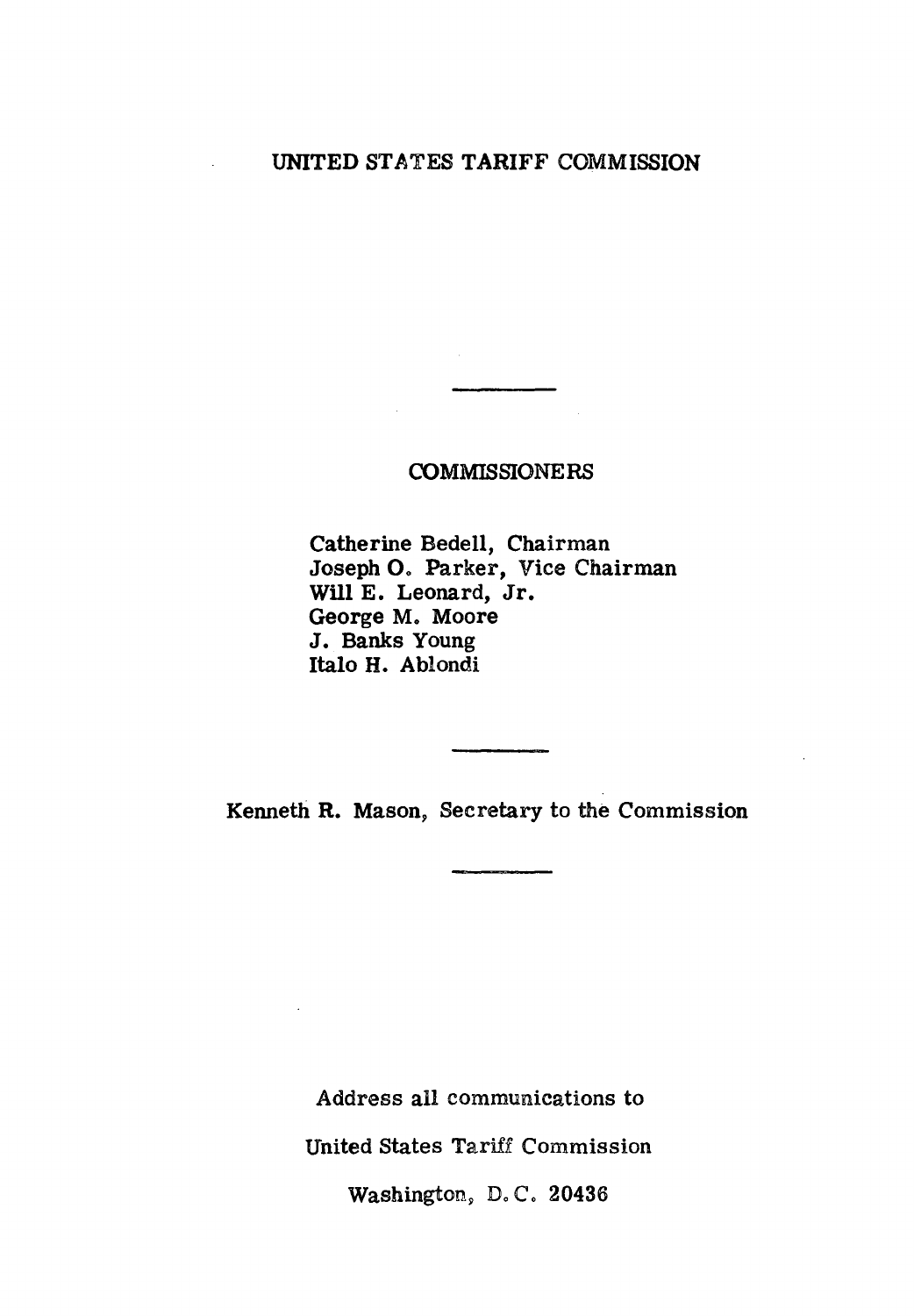#### C 0 N T E N T S

#### Page

|                                                                                                                                                                                        | $\mathbf{1}$   |
|----------------------------------------------------------------------------------------------------------------------------------------------------------------------------------------|----------------|
| Finding of the Commission-------------------------------                                                                                                                               | $\overline{c}$ |
| Considerations supporting the Commission's Findings-----                                                                                                                               | $\overline{3}$ |
| Statement of Commissioners Leonard and Young------------<br>Information obtained in the investigation:                                                                                 | 5              |
| Description of articles under investigation-------------                                                                                                                               | A-1            |
| U.S. tariff treatment:                                                                                                                                                                 |                |
|                                                                                                                                                                                        | $A - 4$        |
|                                                                                                                                                                                        | $A - 5$        |
| U.S. consumption, production, and imports:                                                                                                                                             |                |
|                                                                                                                                                                                        | $A - 7$        |
|                                                                                                                                                                                        | $A - 8$        |
| U.S. and foreign wage rates------------------------------                                                                                                                              | $A-11$         |
| Data relating to Milford Shoe Co., Inc.:                                                                                                                                               |                |
| $\star$<br>$\star$<br>$\star$                                                                                                                                                          | $\star$        |
| Appendix A: Statistical tables-----------------------------                                                                                                                            | $A - 24$       |
| Appendix Tables                                                                                                                                                                        |                |
| U.S. rates of duty applicable to certain footwear uppers<br>1.<br>of the types provided for in specified TSUS items,<br>June 18, 1939 to Jan. 1, 1972--------------------<br>$- - - -$ | $A - 25$       |
| U.S. rates of duty applicable to certain footwear of<br>2.<br>the types provided for in specified TSUS items,<br>July 1, 1934 to Jan. 1, 1972--------------------------                | $A - 26$       |
| Leather footwear for men, made principally by the<br>3.<br>cement process (item 700.35): U.S. rates of duty<br>and imports for consumption, 1939 and 1950-73---------                  | $A-27$         |
| Footwear having supported-vinyl uppers for men,<br>4.<br>youths, and boys (item 700.5535): U.S. rates of<br>duty and imports for consumption, 1964-73-------------                     | $A-28$         |
| Leather footwear for men (item 700.35): U.S. imports<br>5.<br>for consumption, by type of construction,<br>1967-73-------------------------------                                      | $A-29$         |

Note.--The whole of the Commission's report to the President may not be made public since it contains certain information that would result in the disclosure of the operations of an individual concern. This published report is the same as the report to the President, except that above mentioned information has been omitted. Such omissions are indicated by asterisks.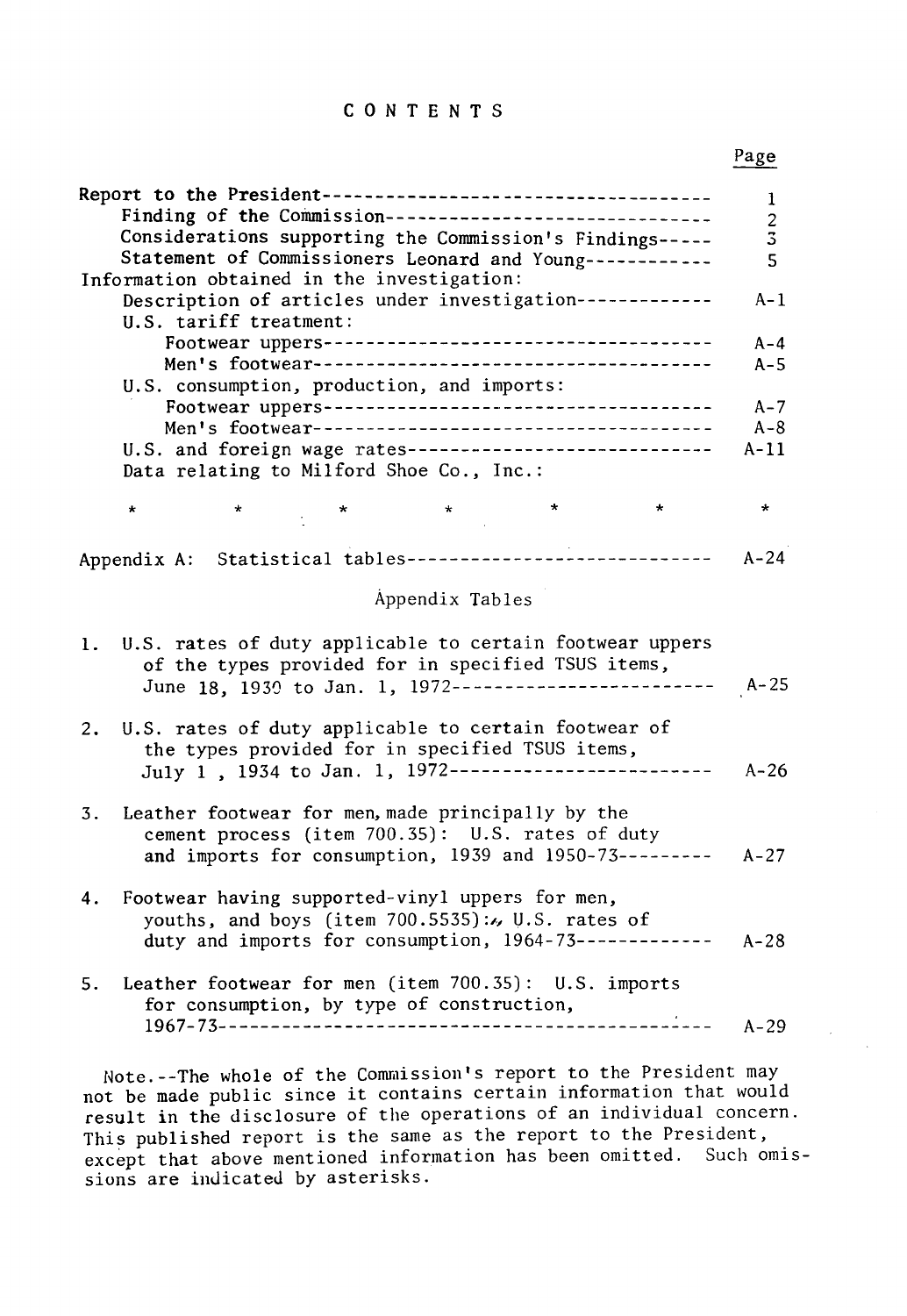$\label{eq:2.1} \frac{1}{\sqrt{2}}\int_{0}^{\infty}\frac{1}{\sqrt{2\pi}}\left(\frac{1}{\sqrt{2\pi}}\right)^{2}d\mu\left(\frac{1}{\sqrt{2\pi}}\right) \frac{d\mu}{\sqrt{2\pi}}\,.$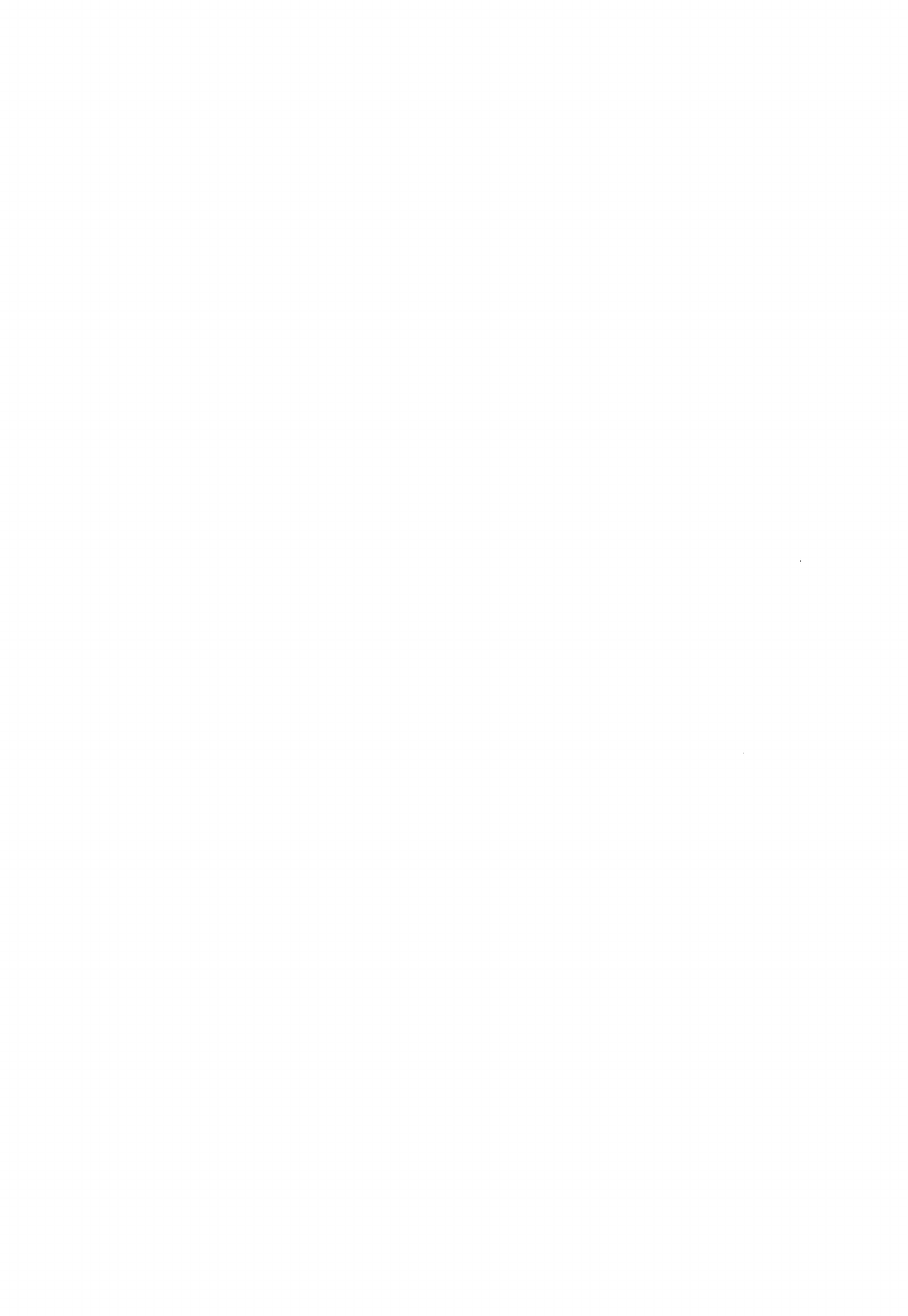#### REPORT TO THE PRESIDENT

U.S. Tariff Commission, March 11, 1974.

To the President:

In accordance with section 301 of the Trade Expansion Act of 1962 (19 u.s.c. 1901), the U.S. Tariff Commission herein reports the results of investigation No. TEA-W-221 made under section  $301(c)(2)$  of the Act to determine whether as a result in major part of concessions granted under trade agreements, articles like or directly competitive with footwear for men and women (of the types provided for in items  $700.35$ ,  $700.43$ ,  $700.45$ , and  $700.55$  of the Tariff Schedules of the United States) produced by the Milford Shoe Co., Inc., Milford, Mass., a wholly-owned subsidiary of Morse Shoe Co., Inc., Canton, Mass., are being imported into the United States in such increased quantities as to cause, or threaten to cause, the unemployment or underemployment of a significant number or proportion of the workers of such firm or an appropriate subdivision thereof.

The investigation was instituted on January 9, 1974, on the basis of a petition for adjustment assistance filed under section  $301(a)(2)$  of the Act on behalf of the former workers of the East Corinth, Maine, plant of Milford Shoe, Inc. The original petition was received on December 26, 1973, but because it lacked certain pertinent data, the Commission insti~ tuted a preliminary investigation. Upon receipt of the additional information, the Commission instituted the investigation.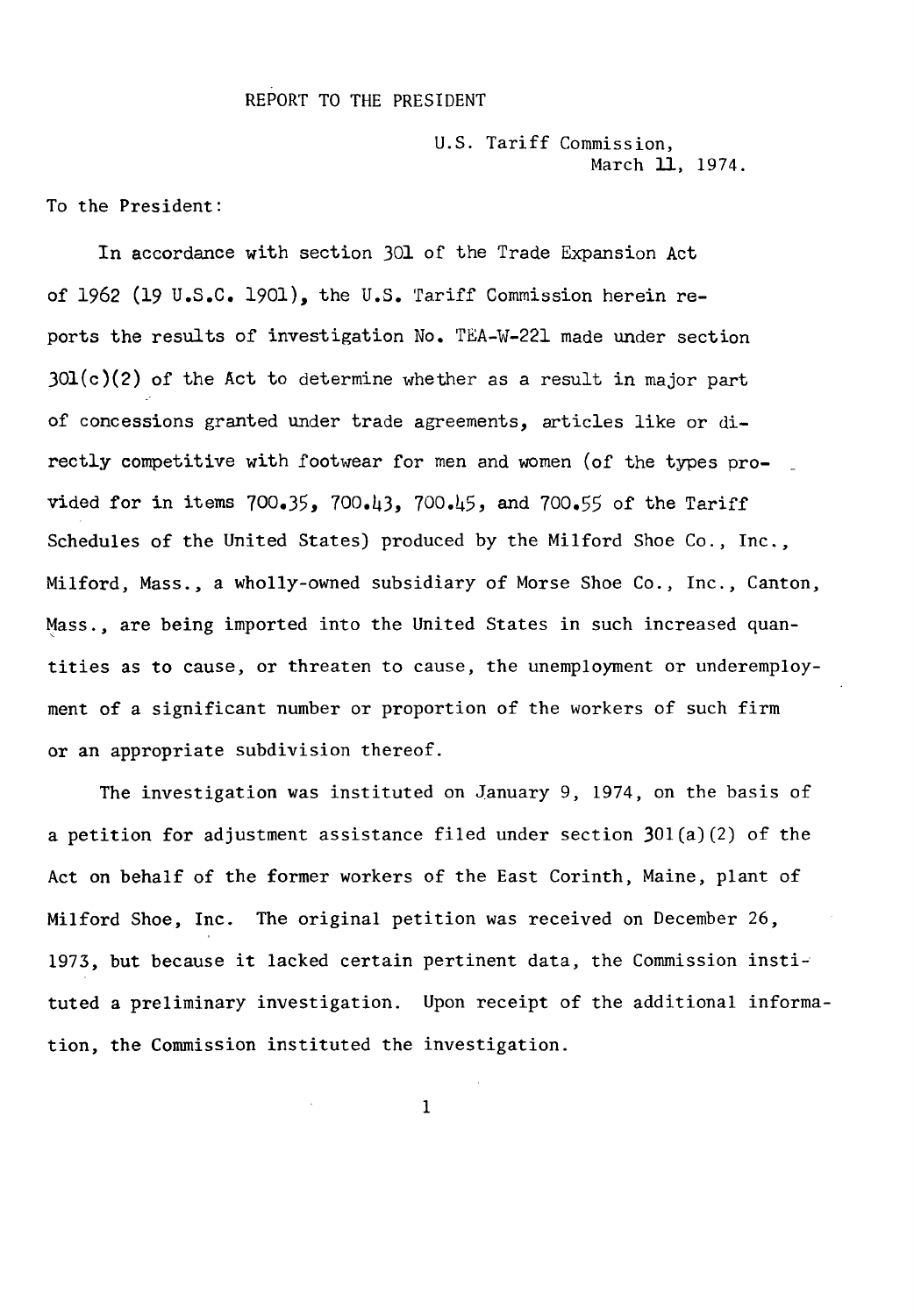Public notice of the investigation was published in the Federal Register (39 F.R. 2160) on January 17, 1974. No public hearing was requested and none was held.

In the course of its investigation, the Commission obtained information from officials of Morse Shoe Co., Inc. and Milford Shoe Co., Inc.; former customers of Milford Shoe Co., Inc.; fieldwork by the Commission's staff; official government statistics; and the Tariff Commission's files.

#### Finding of the Commission *!J*

On the basis of its investigation, the Commission finds unanimously that articles like or directly competitive with the footwear for men and women (of the types provided for in items  $700.35$ ,  $700.43$ , 700.45, and 700.55 of the Tariff Schedules of the United States) produced by the Milford Shoe Co., Inc., are not, as a result in major part of concessions granted under trade agreements, being imported into the United States in such increased quantities as to cause, or threaten to cause, the unemployment or underemployment of a significant number or proportion of the workers of such firm or an appropriate subdivision thereof.

Commissioners Leonard and Young did not participate in the decision for reasons set forth in their statement.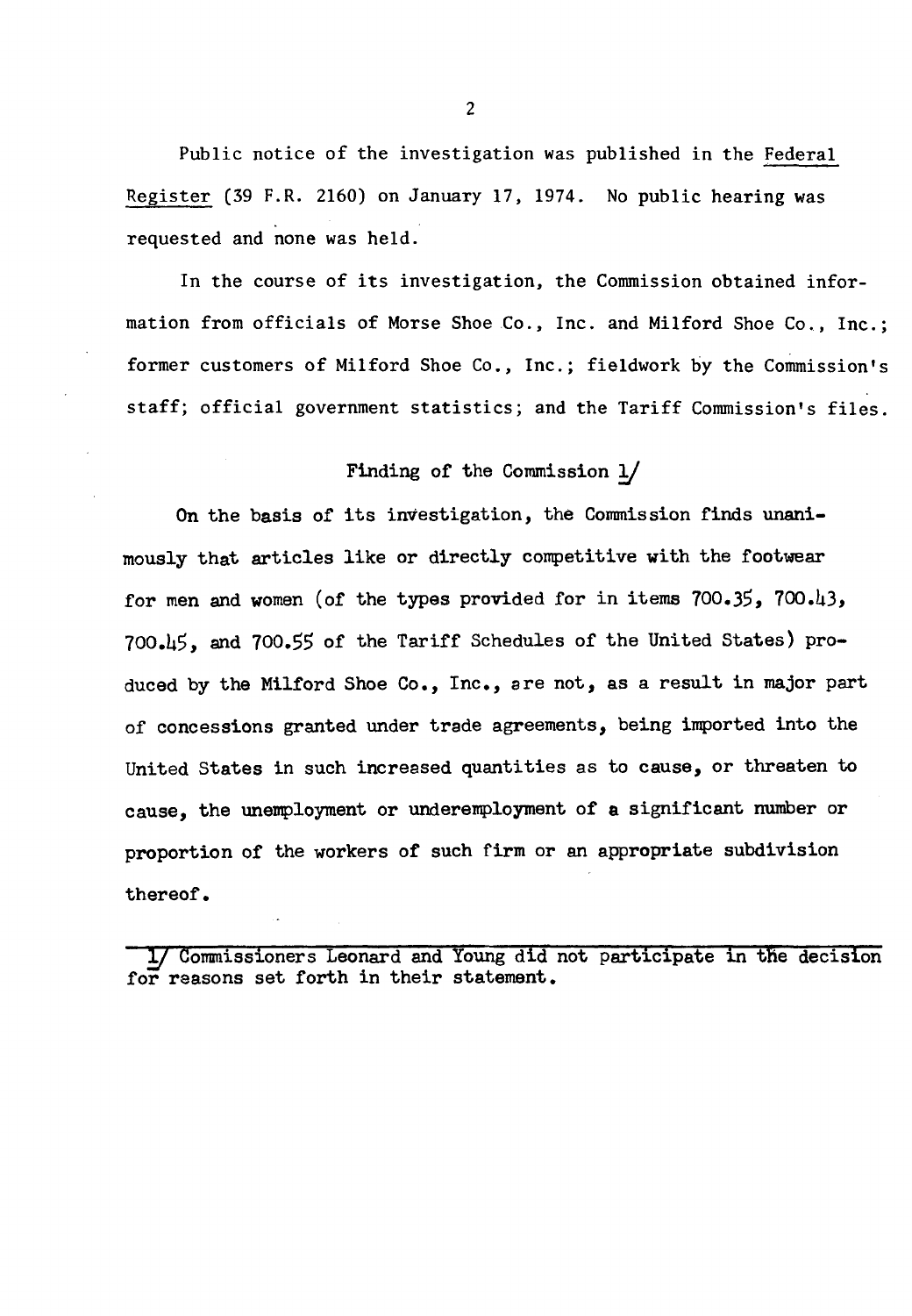Considerations Supporting the Commission's Finding

Our determination in this investigation is in the negative because the criteria established by section  $301(c)(2)$  of the Trade Expansion Act of 1962 (TEA) for an affirmative finding have not been met.

In the instant case, we find that increased imports resulting from trade-agreement concessions of articles like or directly competitive with the men's and women's footwear produced by Milford Shoe Co., Inc., have not been the major factor causing, or threatening to cause, the unemployment or underemployment of its workers; therefore, under the statutory criteria a negative decision is required.

Milford Shoe Co., Inc., a wholly-owned subsidiary of Morse Shoe Co., Inc., operated a plant in East Corinth, Maine for cutting and stitching footwear uppers which were shipped to the company's plants in Milford, Mass. for assembly into complete shoes. In October 1973, Milford discontinued production of shoe uppers at the East Corinth plant, resulting in the unemployment of the workers at that location.

Officials of Milford Shoe stated the additional costs of maintaining overhead on a separate plant for cutting and stitching at East Corinth and shipping materials between that location and the Milford, Mass. plants could not be justified. The company considered establishing a new plant in East Corinth for the manufacture of complete footwear but this too was not economically feasible. All of the evidence shows that the decision by Milford Shoe Co., Inc. to terminate operations of the East Corinth, Maine plant was a management decision, and that imports were not the major factor in making that decision.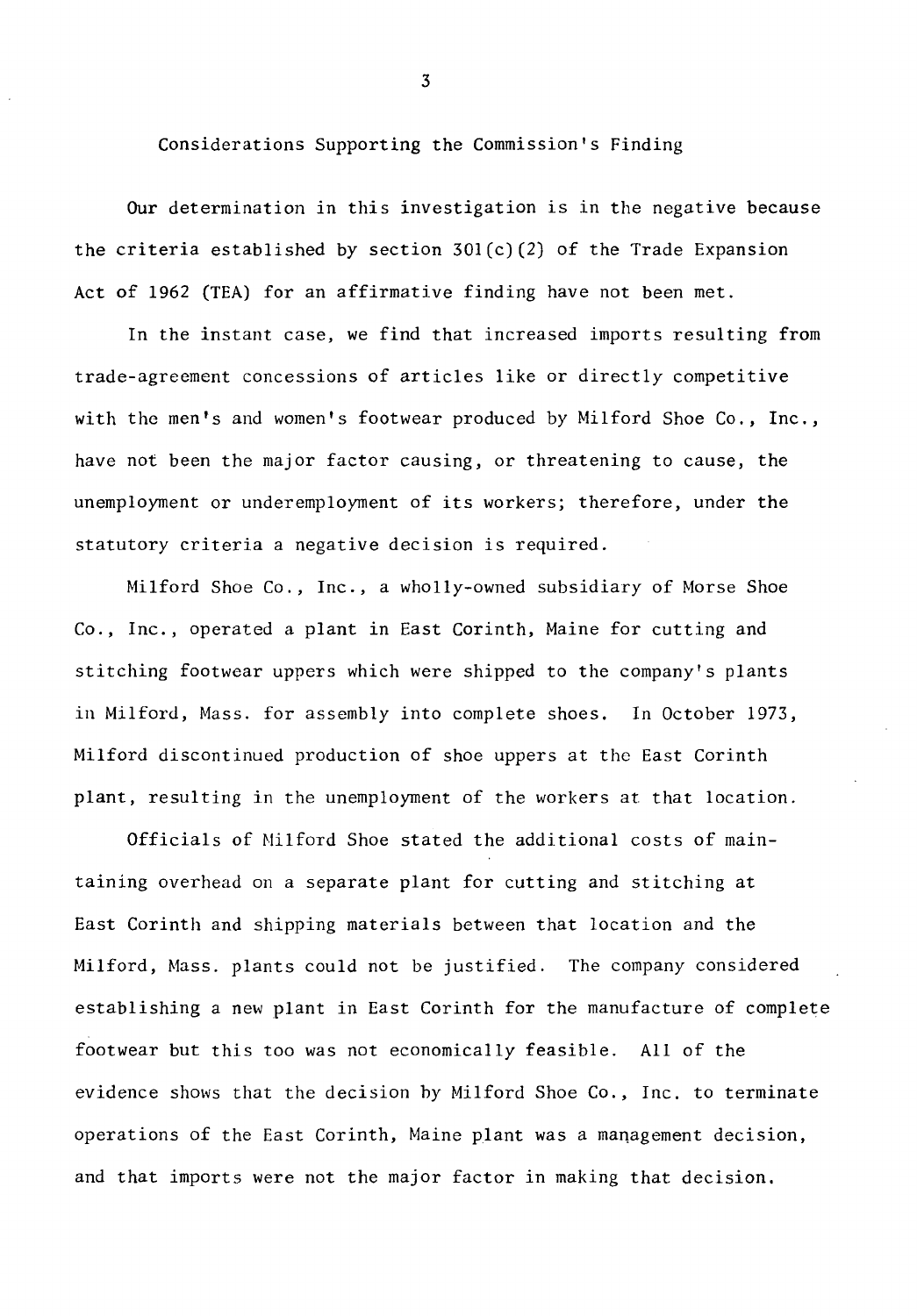At about the same time the decision was made to terminate operations at the East Corinth plant, Morse Shoe acquired the Limerick Shoe plant, Limerick, Maine. The acquisition of the Limerick plant, a facility for manufacturing finished footwear, enabled Milford Shoe to offset its loss of capacity to produce footwear uppers at East Corinth.

Based on the foregoing considerations, we have made a negative determination.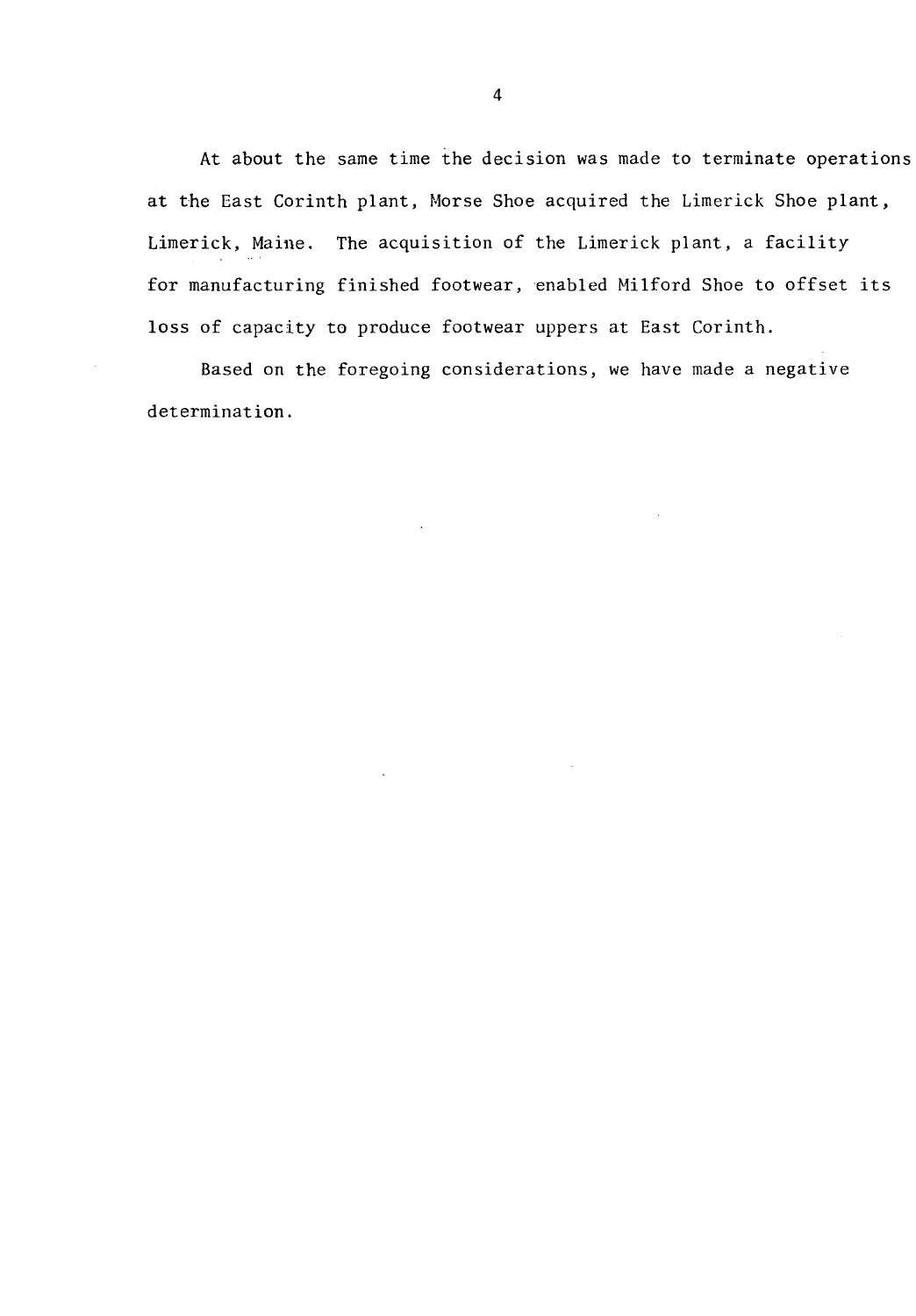Statement of Commissioners Leonard and Young

The following statement was filed by Commissioners Will  $E$ . Leonard, Jr., and J. Banks Young on February 25, 1974, with the Office of the Secretary, United States Tariff Commission:

> United States Tariff Commission February 25, 1974

To the President:

In accordance with section  $301(f)(1)$  and section  $301(f)(3)$  of the Trade Expansion Act of 1962 (76 Stat. 885), Connnissioners Will E. Leonard, Jr., and J. Banks Young herein report their determinations in an investigation made under section  $301(c)(2)$  of that act.

On December 26, 1973, the Commission received a petition filed on behalf of the former workers of the East Corinth, Maine, plant of Milford Shoe, Inc., Milford, Mass., for a determination of eligibility to apply for adjustment assistance under the said act. On December 27, 1973, the Connnission voted (Connnissioner Young dissenting, Vice Chairman Parker and Commissioner Leonard not present) to conduct a preliminary investigation for the purpose of obtaining certain additional information.

The preliminary investigation was concluded and a full investigation instituted by the Commission on January 9, 1974. Public notice of the investigation was published in the Federal Register of January 17, 1974 (39 F.R. 2160). The investigation was to determine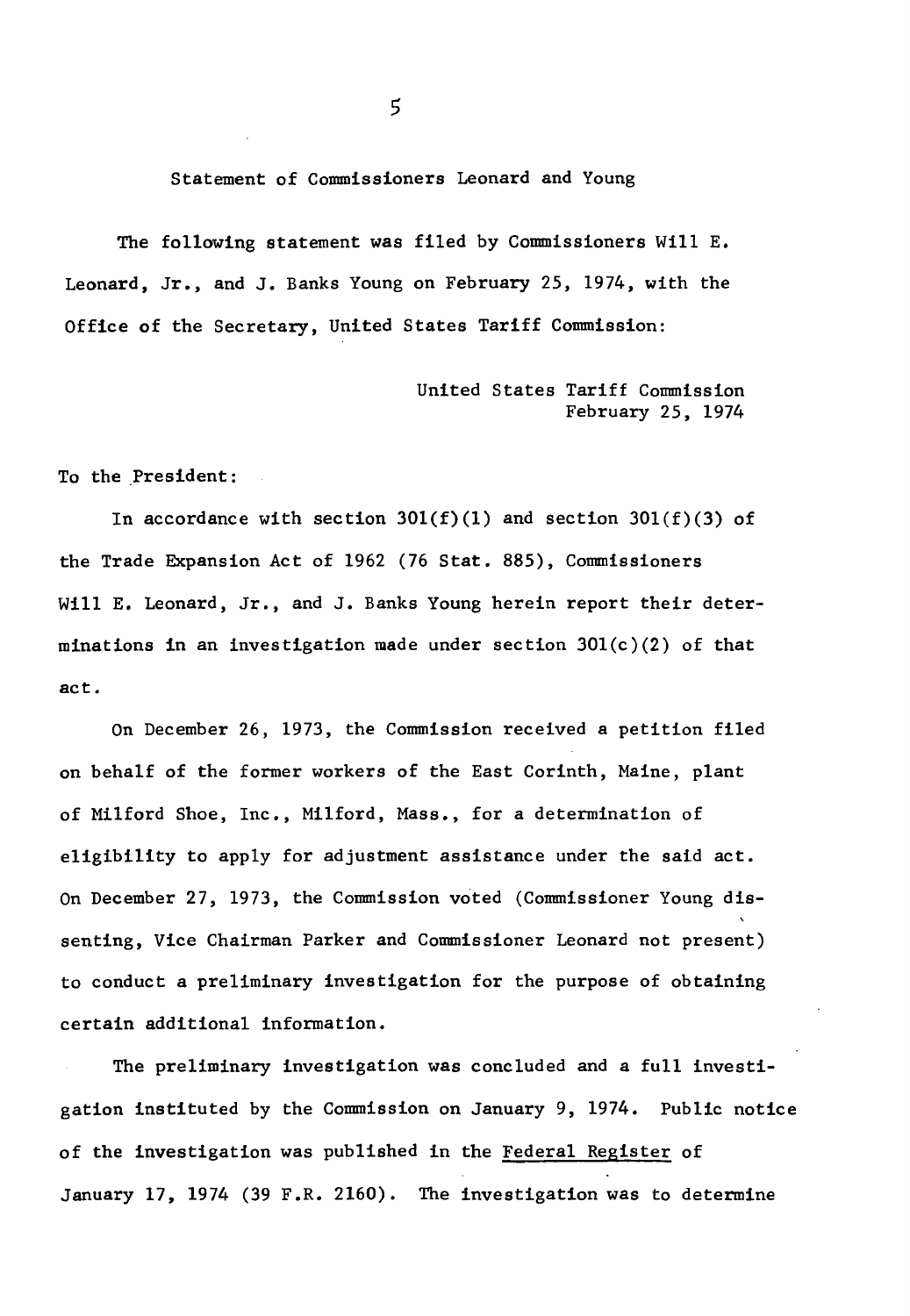whether, as a result in major part of concessions granted under trade agreements, articles like or directly competitive with footwear for men and women (of the types provided for in items 700.35, 700.43, 700.45, and 700.55 of the Tariff Schedules of the United States) produced by Milford Shoe, Inc., are being imported into the United States in such increased quantities as to cause, or threaten to cause, the unemployment or underemployment of a significant numher or proportion of the workers of such firm or an appropriate subdivision thereof.

Once again  $\frac{1}{x}$  we are precluded from participating in the determination of the majority of the Commission because a majority will

<sup>1/</sup> For other instances, see Footwear for Women and Misses: Moxees Shoe Corp.... Report to the President on Firm Investigation No. TEA-F-55 . . . TC Publication 626, November 1973; Footwear for Women, Misses, and Children: Young Ones, Inc.... Report to the President on Investigation No. TEA-W-204 . . . TC Publication 604, August 1973; Electronic Receiving Tube Mounts: . . . Erskine Industries, Inc., Report to the President on Investigation No. TEA-W-203 ••• TC Publication 600, August 1973; Footwear for Men and Women: Hubbard Shoe Co., Inc.. . . Report to the President on Worker Investigation No. TEA-W-202 . . . TC Publication 598, August 1973; Footwear for Women and Protective Footwear for Men, Women, Boys, and Infants, and Parts of Such Footwear: BGS Shoe Corp.... Report to the President on Worker Investigation No. TEA-W-193 . . . TC Publication 592, July 1973; Women's Dress Shoes: Erving Shoe Co., Inc. . . . Report to the President on Worker Investigation No. TEA-W-200 . . . TC Publication 590, July 1973.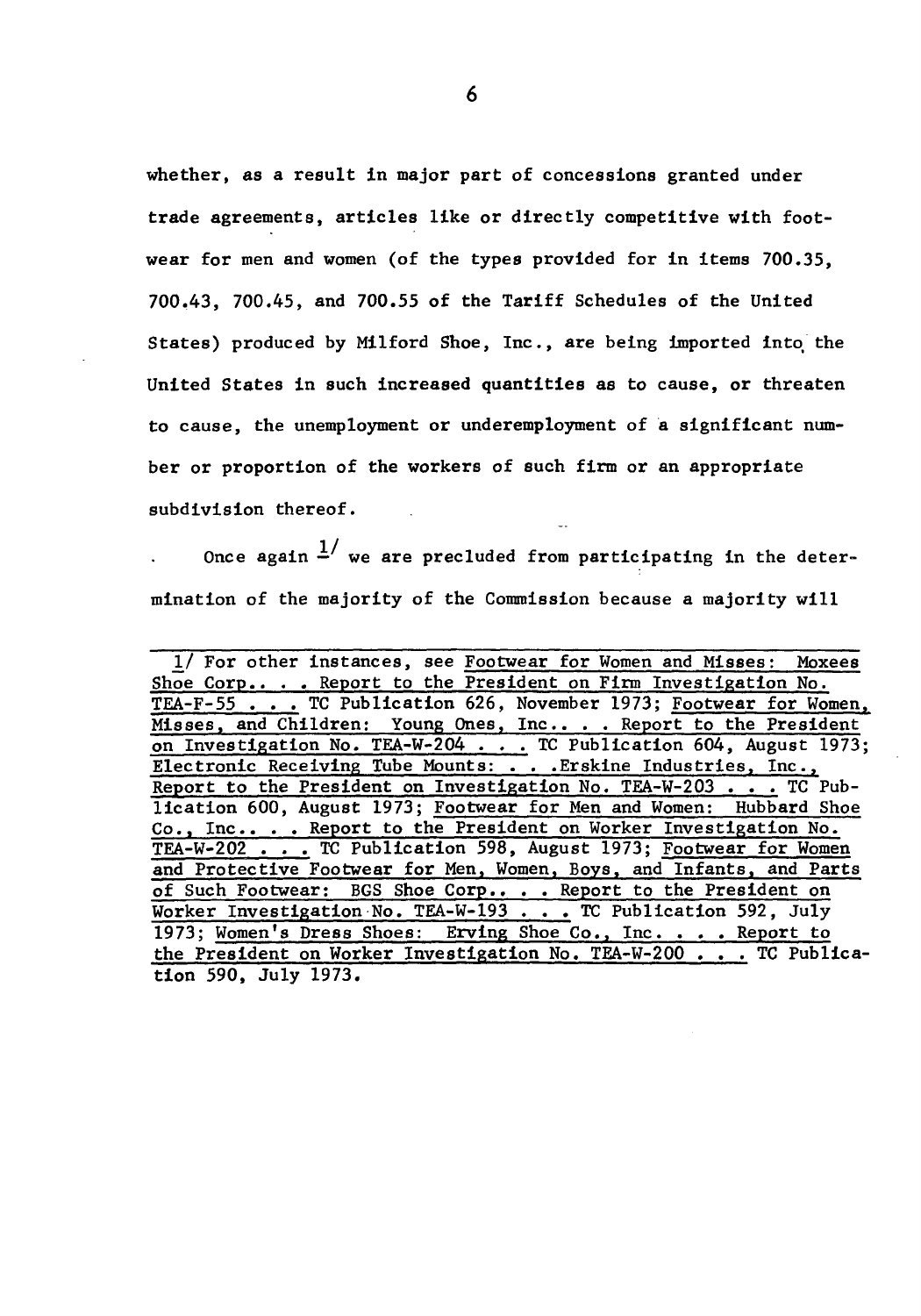not report its determination in the instant investigation until after the deadline we believe the statute requires for such a report.  $\frac{1}{x}$  In the instant case, the last date we believe the statute permits the Commission to make its report is February 24, 1974. Therefore, we are submitting our report on this twentyfifth day of February to the Office of the Secretary of the Tariff Commission, since February 24 was Sunday.

As we have reiterated, when the Commission receives a petition under section  $301(a)(2)$  of the Trade Expansion Act of 1962, the Commission must determine whether the petition is a proper one, that is, meets the rules of the Commission for a valid petition. If it is a proper petition, then an investigation should be instituted as soon as possible, for the date of the filing of the petition governs the date 60 days hence by which time the Commission must report its determination in the case. If the petition is not a proper one, that is, it does not substantially comply with the

<sup>!/</sup>Sec. 30l(f)(3), Trade Expansion Act of 1962, as amended, reads "The report of the Tariff Commission of its determination under subsection  $(c)(1)$  or  $(c)(2)$  with respect to any firm or group of workers shall be made at the earliest practicable time, but not later than 60 days after the date on which the petition is filed."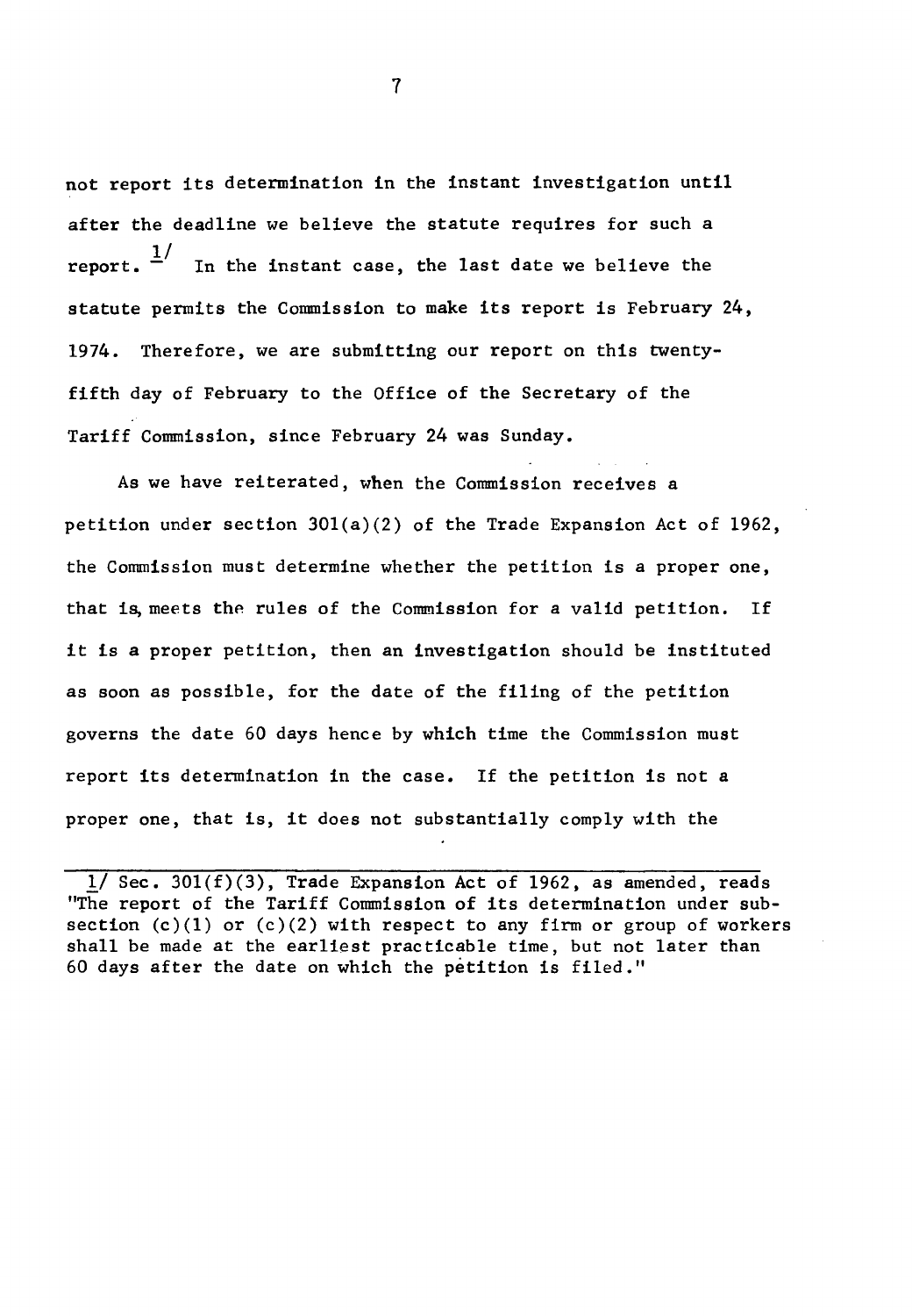Commission's Rules of Practice and Procedure, then the Commission should dismiss it as not properly filed and inform the petitioner(s) as to its deficiencies so that the petitioner( $s$ ) may correct such deficiencies and file a proper petition. In the instant investigation, a majority of the Commission, as it has in a number of cases in the past, refused to come to grips with the two alternatives listed above. It did not accept the petition as properly filed. Instead, it extended the date when the 60 days would begin to run by instituting a preliminary investigation in order to obtain information which it felt would cure the defects of the original petition and convert that original defective petition into a proper petition.

Thus a preliminary investigation was ordered December 27, 1973, and, when the majority of the Commission felt it had enough information accumulated during the course of the preliminary investigation, it instituted an investigation January 9, 1974, and decreed that the 60 days began January 9, even though no amendment had been filed to the original petition by the petitioners and even though *tpe* only petition which the Commission had received was filed on December 26. Thus, the majority of the Commission established as the deadline for submitting its report of its determination March 10, 1974, 60 days from January 9. We believe that to be  $14$  days past the deadline of February 24, 1974 (60 days after the petition was filed).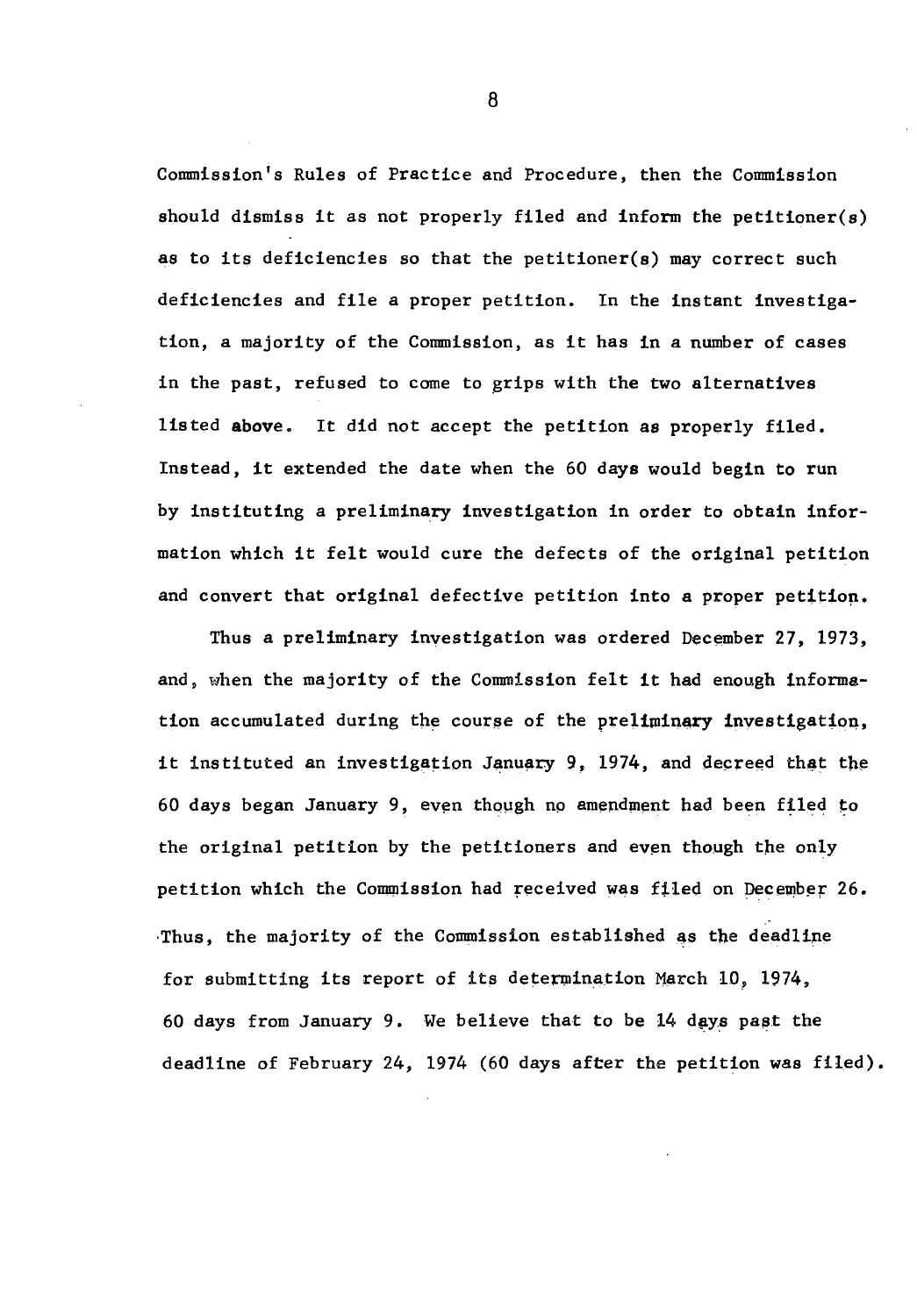In cases where there has been available to us sufficient results of the investigation on which we can base a determination prior to the expiration of the 60-day deadline, we have done so and filed our determination within that time period in the Office of the Secretary of the Tariff Commission. We have sufficient information in this case and are following the above procedure.

#### Findings of Commissioners Leonard and Young

On the basis of the Commission's investigation, Commissioners Leonard and Young find that articles like or directly competitive with footwear for men and women (of the types provided for in items 700.35, 700.43, 700.45, and 700.55 of the Tariff Schedules of the United States) produced by Milford Shoe, Inc., Milford, Mass., are not, as a result in major part of concessions granted under trade agreements, being imported into the United States in such increased quantities as to cause, or threaten to cause, unemployment or underemployment of a significant number or proportion of the workers of such firm, or an appropriate subdivision thereof.

#### Views of Commissioners Leonard and Young

Our determination in the instant case is negative because one of the statutory criteria has not been met, i.e., that the increase in imports of men's and women's footwear like or directly competitive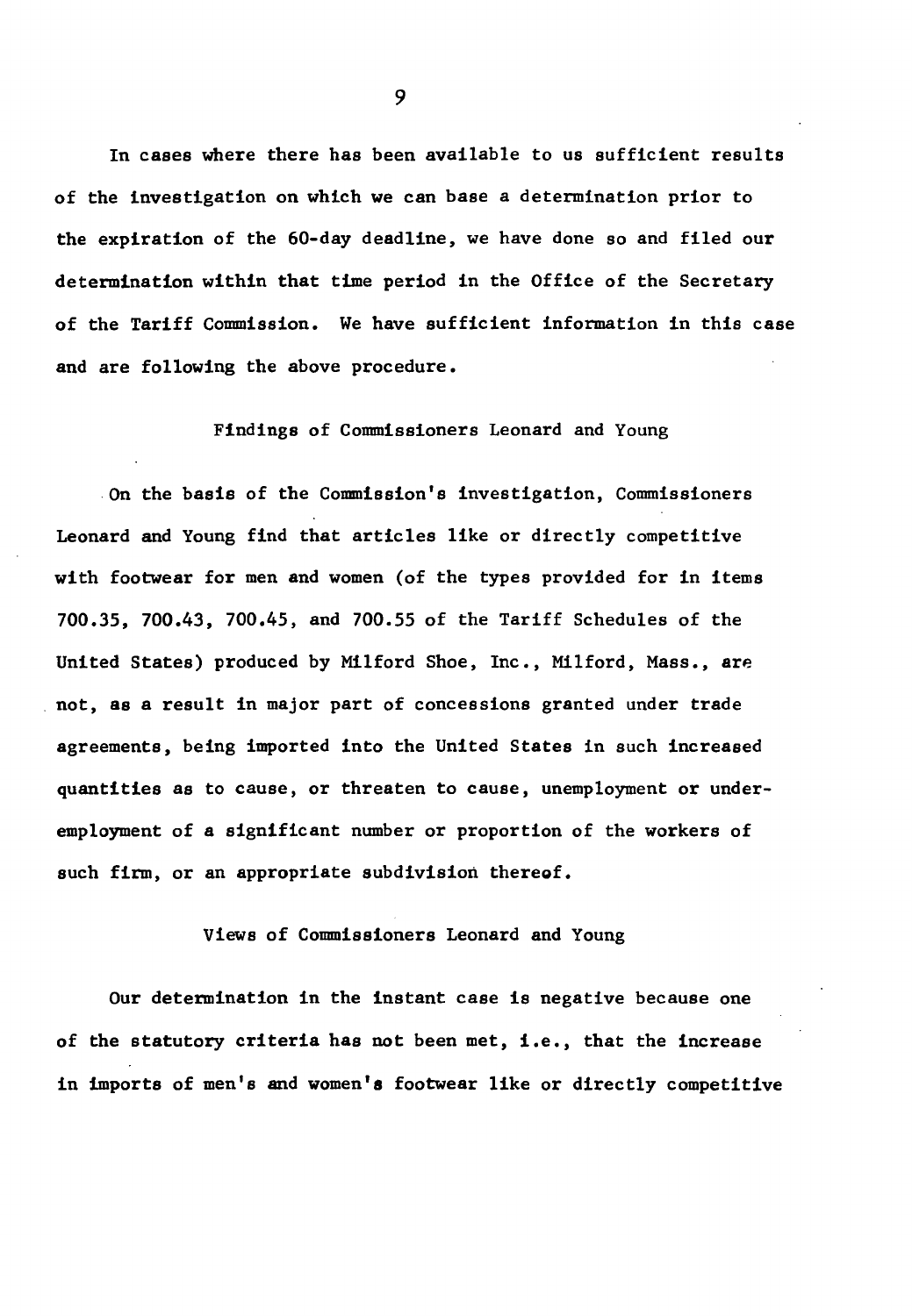with that produced by Milford Shoe, Inc., Milford, Mass., is. the result in major part of concessions granted under trade agreements. Our reasoning in support of this determination is set forth in statements of our views in earlier Commission investigations under the Trade Expansion Act.  $1/$ 

<sup>1/</sup> Commissioner Leonard's views are given in Nonrubber Footwear: Report to the President on Investigation No. TEA-I-18 . . ., TC Publication 359, January 1971, pp. 31-47, and Commissioner Young's views are given in Women's Dress and Casual Shoes: Duchess Footwear Corp. ... Report to the President on Firm Investigation No. TEA-F-39 and Worker Investigation No. TEA-W-139 . . ., TC Publication 491, June 1972, pp. 11-25.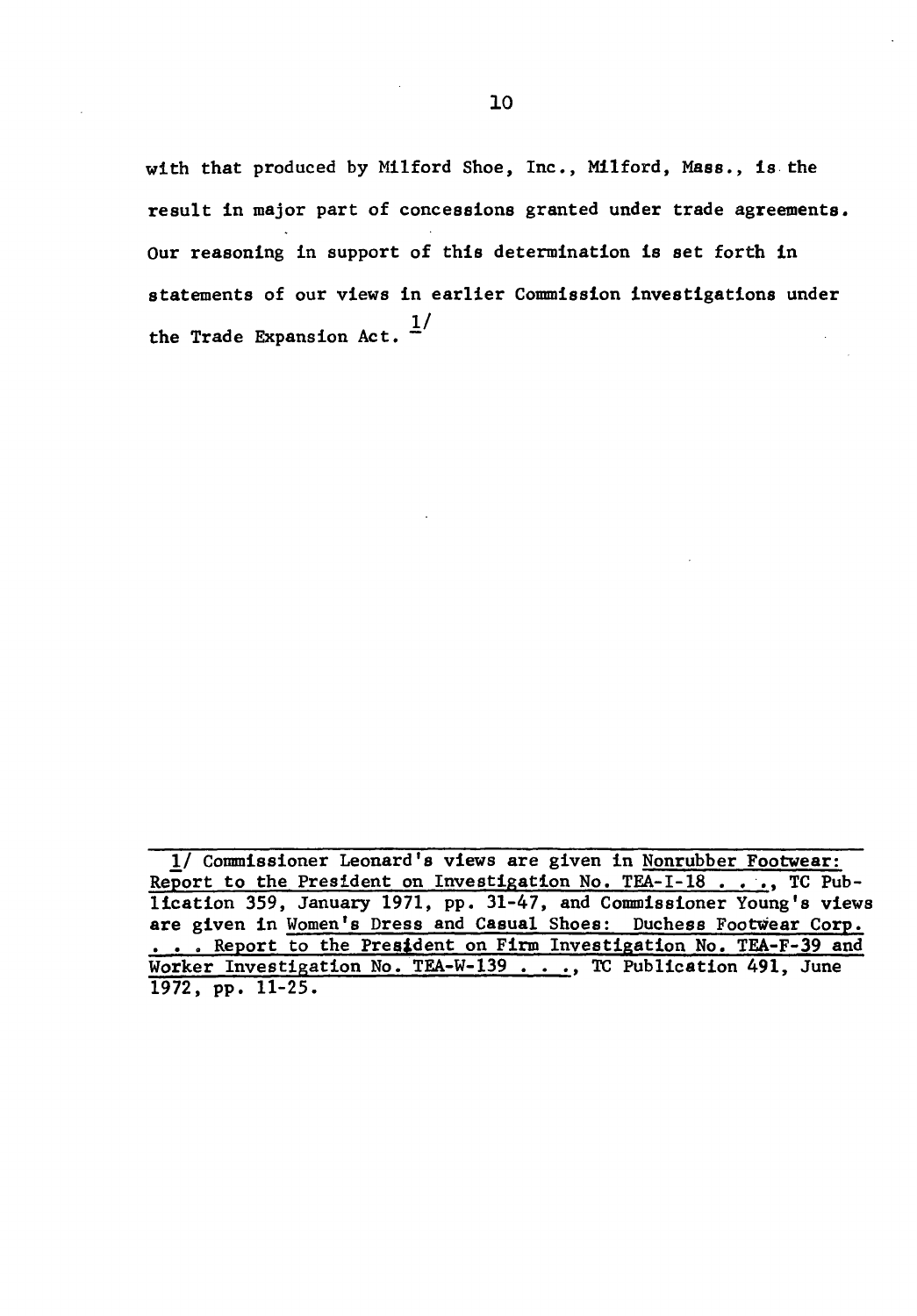#### INFORMATION OBTAINED IN THE INVESTIGATION

Description of Articles Under Investigation

The Milford Shoe Co., Inc., Milford, Mass., produces a variety of men's up-to-date dress and casual footwear of both vinyl and leather. In addition, approximately  $* * *$  percent of production is composed of bowling shoes with leather (suede) uppers for men and women. Footwear manufactured by Milford Shoe is constructed by either the cement process or stitchdown process and retails in the \$7 to \$15 price range. The petitioning workers were employed in East Corinth, Me., where they performed the operations of cutting and stitching uppers for Milford Shoe. The vinyl and leather uppers produced in the East Corinth plant were then shipped to the main plant in Milford, Mass., for final assembling.

The shoe upper, that part produced by the East Corinth plant, is all of the upper parts of a shoe stitched together and ready for lasting and bottoming; it includes both the outside and lining of the shoe.

In general or commercial usage the term "dress shoes" refers to footwear intended principally for business and social activities; usually it does not refer to footwear suitable for hazardous or strenuous occupations, active sports, beach wear, or other leisure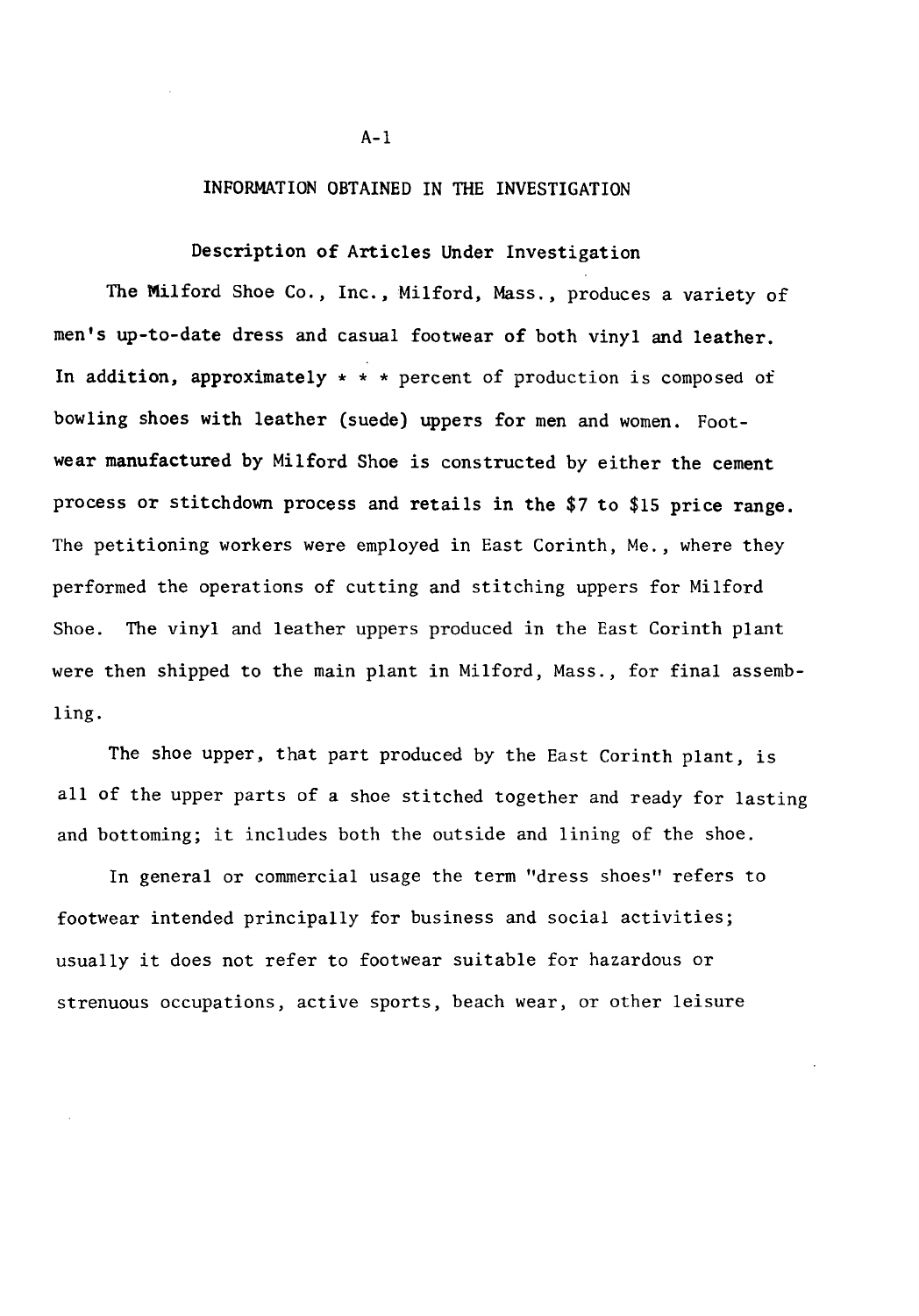activities. The term "casual shoes" refers to footwear designed especially for informal occasions. In recent years, however, men's footwear has become more responsive to fashion changes, and the distinction between dress and casual shoes has diminished. Male consumers have followed the lead of women in increasingly using a greater variety of shoes for leisure wear and dress occasions. Currently, many styles of boots, slip-ons, buckled oxfords, and two-tone oxfords with the higher heel heights are selling in large volume. According to the trade, there has been a shift from lightweight styling of men's dress and casual footwear to the heavy, bulky, and more flamboyant fashions.

Most men's dress shoes are made by one of four types of construction--welt, stitchdown, cement, and injection-molded. In the welt process a narrow strip of supple leather and manmade material, called the welt, is sewed to the shoe upper and to a lip on the surface of the insole; the outsole is then sewed and/or cemented to the welt. Welt shoes are generally heavier in weight and appearance than those made by other processes. The stitchdown process involves a mock-welt ornamentation. The "welt" is secured to the upper but not to the insole and serves only to improve the shoe's appearance. The stitchdown shoe is made by flanging the upper out over the top of the sole extention and fastening the sole to the upper by stitching through this outflanged margin.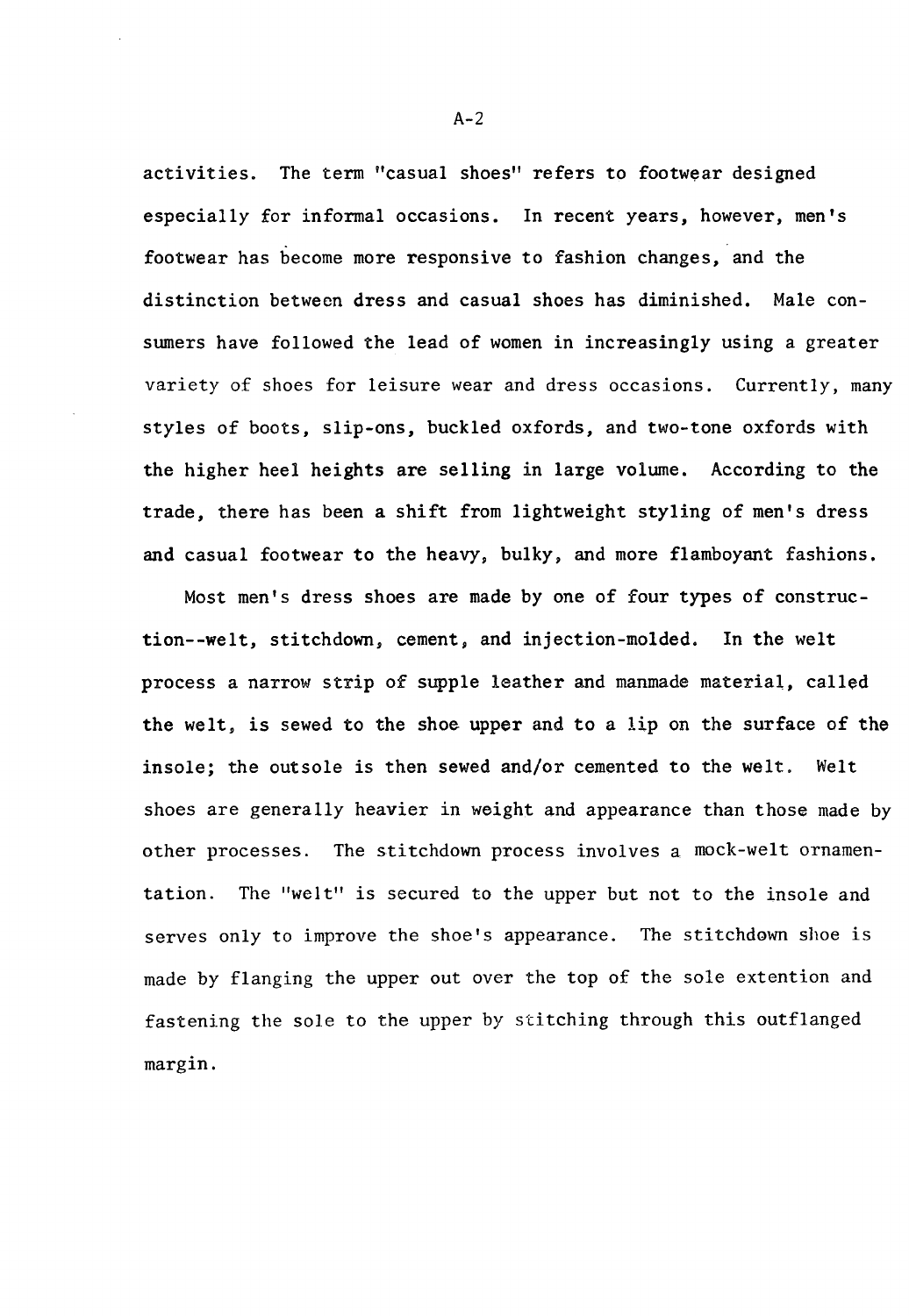In the cement process of footwear construction, a process used by Milford Shoe, the outsole (or midsole, if any) is affixed to the upper by an adhesive without sewing. The cement process permits narrow edges on the outsole to give a trim appearance and produces a lighter and more flexible shoe than other processes used for men's footwear. In the injection-molded process of construction, the sole and heel of polyvinyl chloride or an elastomer resin compound are simultaneously molded and attached to the shoe upper, thus reducing production time and labor costs by eliminating a number of the steps required to attach the sole to the upper. Leather shoes constructed by the stitchdown, cement, or other miscellaneous processes do not differ significantly from those of welt construction in styling and appearance.

In 1971 about 40 percent of the men's shoes produced in the United States were made by the welt process, about 35 percent by the cement process, and most of the remainder by the injection-molded process. With respect to men's imported leather shoes, it is estimated that about 15 percent were made by the welt process, 50 percent by the cement process, 25 percent by the stitchdown method, and the remainder by the injection-molded and miscellaneous processes.

The major part of all men's dress shoes sold in the United States are made with uppers of leather. In recent years, U.S. production of men's dress and casual shoes with uppers of leather has accounted for about 75 to 80 percent of the total output. Slightly more than half of the men's footwear imported in 1973 had uppers of leather.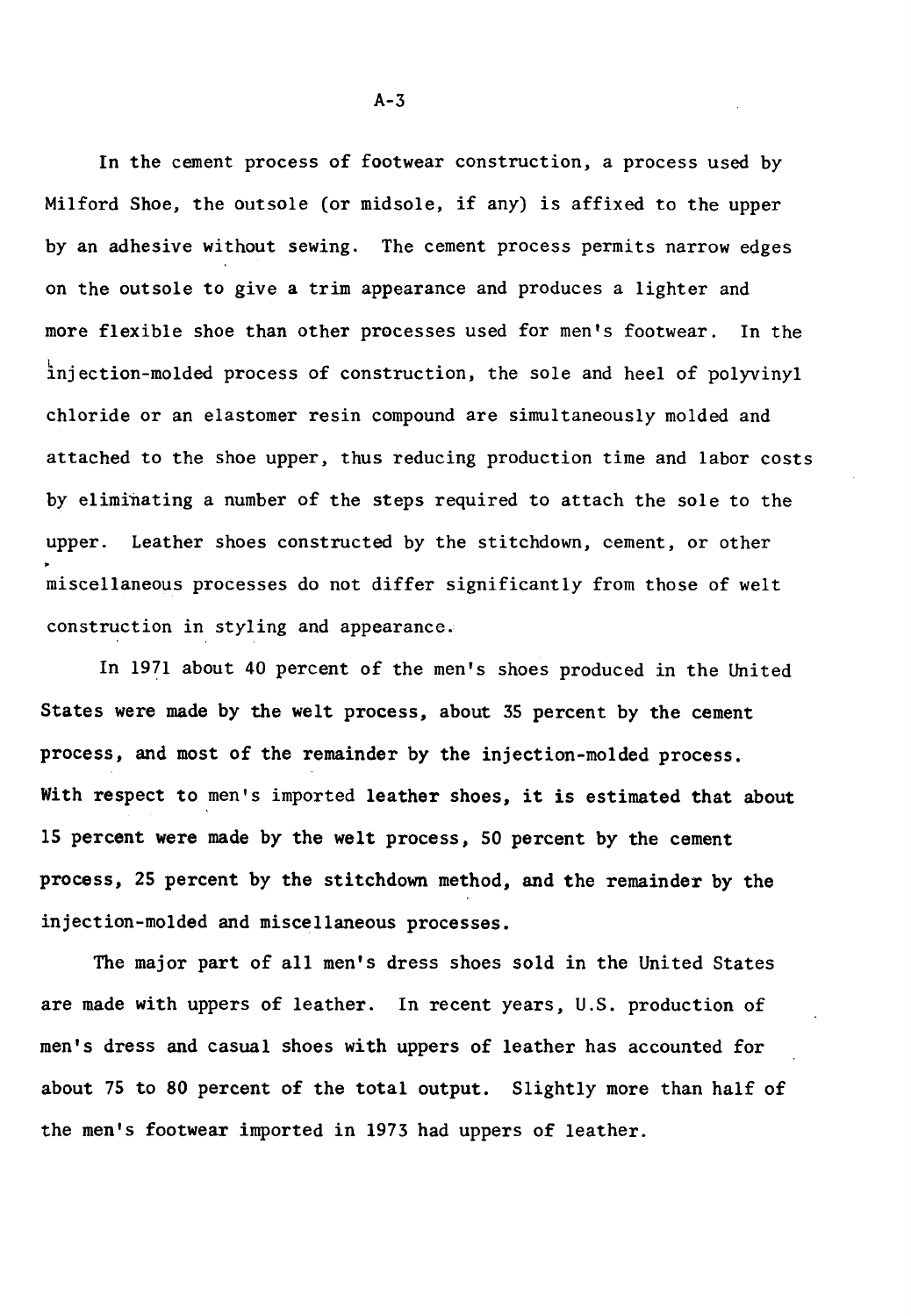#### U.S. Tariff Treatment

#### Footwear uppers

Imported vinyl uppers for footwear are dutiable under TSUS item 722.30, which provides for wearing apparel, not specially provided for, of rubber or plastics. Leather uppers are dutiable under items 791.20 (patent leather) and 791.25 (other leather) as leather cut or wholly or partly manufactured into forms or shapes suitable for convers, •n into footwear (table 1).

General headnote  $10(h)$ , of the TSUS provides that, unless the context requires otherwise, a tariff description for an article covers such articles whether assembled or not assembled, and whether finished or not finished. The U.S. Customs Service considers shoe uppers to be parts of footwear and not unfinished footwear. Vinyl uppers would probably have been dutiable in the Tariff Act of 1930 at 25 percent ad valorem. *l/*  In 1951, pursuant to a concession granted in the GATT, the rate was reduced to 12.5 percent, which is also the rate presently in effect (item 772.30). Most leather cut stock for footwear uppers has been made from bovine leather, the duty on which was 15 percent ad valorem in the Tariff Act of 1930. The duty was subsequently reduced to 12.5 percent in the trade agreement with the United Kingdom, effective January 1, 1939. Pursuant to the Kennedy Round, that rate was further reduced in 5 annual stages to 5 percent ad valorem effective Jan. 1, 1972.

1/ Vinyl did not become an article of commerce for shoe uppers until the early 1950's.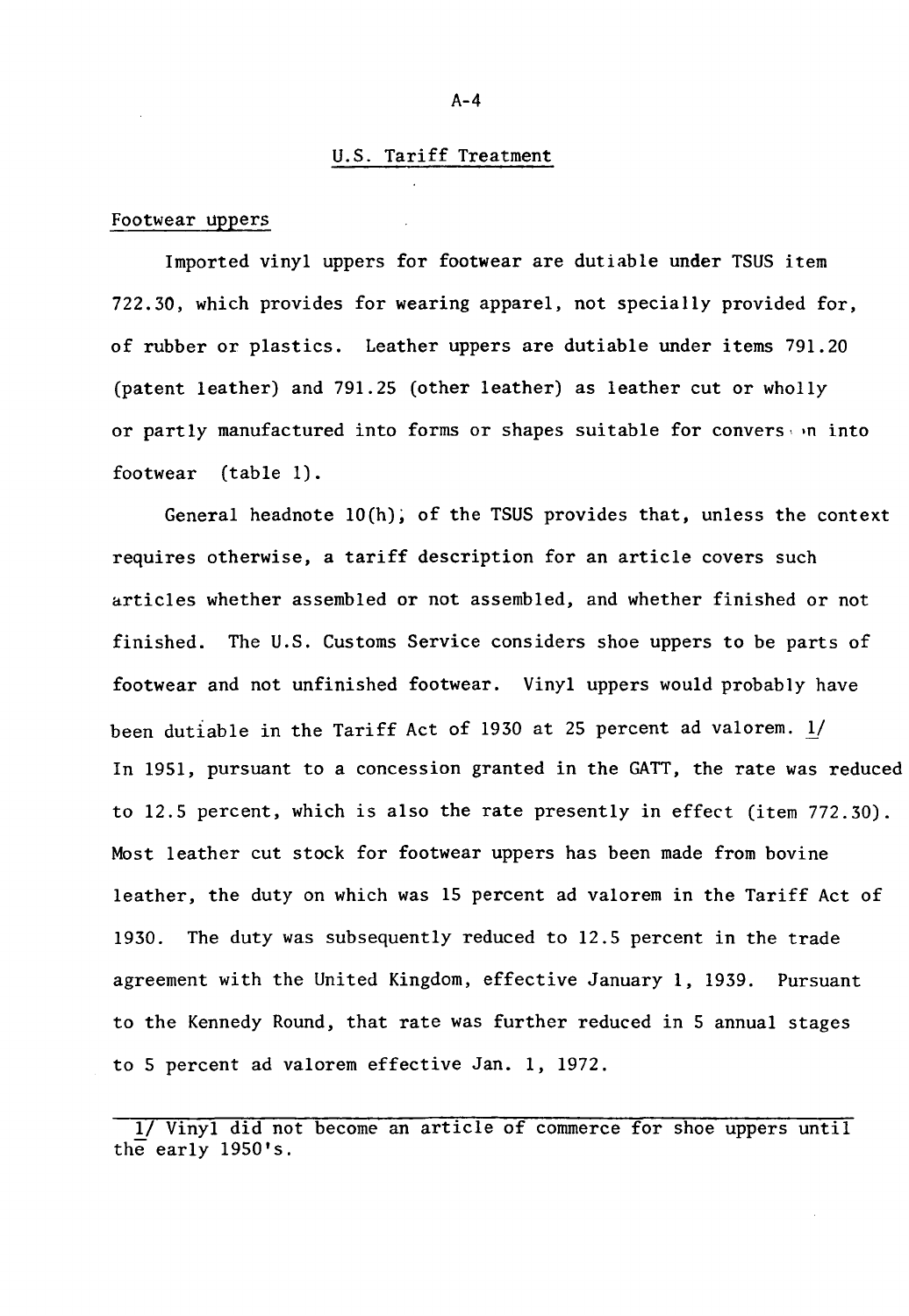Cut stock of patent leather which was also dutiable at 15 percent ad valorem in the Tariff Act of 1930 was reduced to 10 percent, effective January 1, 1936, and to 7 1/2 percent, effective January 1, 1939, in trade agreements with Canada. The duty was further reduced, pursuant to the Kennedy Round of negotiations, in 5 stages (effective January 1 of each year) to 3 1/2 percent ad valorem in 1972.

#### Men's footwear

Men's leather footwear of cement, stitchdown, or miscellaneous construction is dutiable under TSUS item 700.35. Men's vinyl footwear of the types produced by Milford Shoe, is dutiable under TSUS item 700.55.

Table 2 in appendix A shows the 1930 and concession rates under the General Agreement on Tariffs and Trade (GATT), including all stages of the Kennedy Round reductions for TSUS items 700.35 and 700.55. Men's imported footwear in chief value of leather was originally dutiable in the Tariff Act of 1930 at 20 percent ad valorem under paragraph 1530(e). Effective January 30, 1943, the rate on leather footwear of cement and miscellaneous construction (now TSUS item 700.35) was reduced to 10 percent ad valorem. It was further reduced to 9.5 percent ad valorem effective January 1, 1968, to 9 percent effective on January 1, 1969, and finally to 8.5 percent on January 1, 1971.

Imported footwear with supported-vinyl uppers is dutiable under TSUS item 700.55. Supported vinyl was not used for uppers until the late 1940's or early 1950's. Prior to the effective date of the TSUS, imports of men's supported-vinyl-upper footwear, which were dutiable under various provisions of the Tariff Act, were classified principally: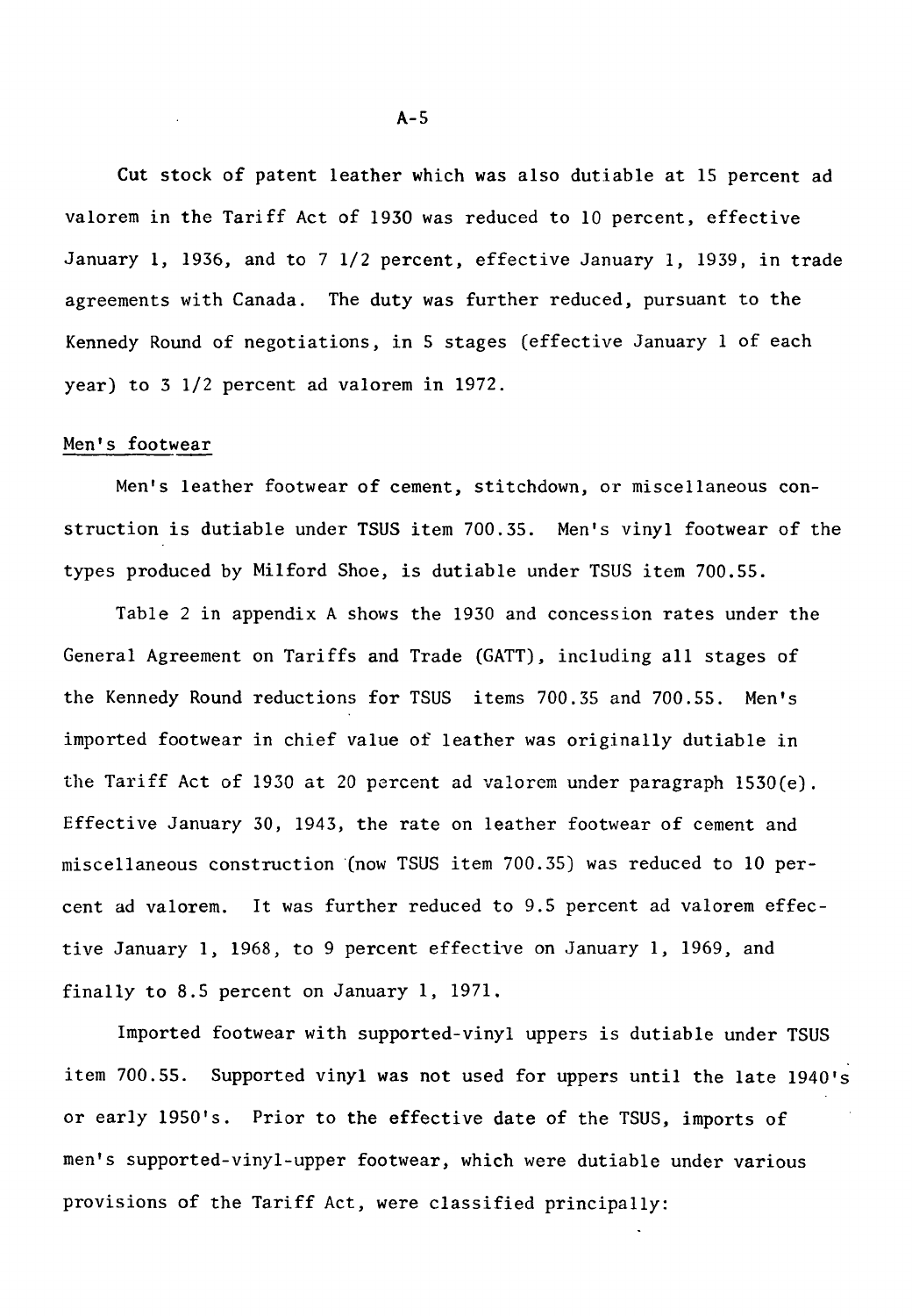(1) By similitude, at the rate of 10 percent ad valorem applicable to leather footwear provided for in paragraph  $1530(e)$ . 1/

(2) Under paragraph 1537(b) as articles in chief value of rubber, at the trade-agreement rate of 12.5 percent ad valorem, where the soles were of india rubber and constituted the chief value of the footwear in question.

(3) Under paragraph 1539(b) at the reduced rate of 21 cents per pound plus 17- percent ad valorem where the footwear was in chief value of a product having a synthetic resin as the chief binding agent.

On August 31, 1963, the effective date of the TSUS, a rate of 12.5 percent ad valorem was established for item 700.55 as the trade-agreement rate to replace the wide range of rates previously applicable to the various types of footwear provided for in this item. 2/ The current rate on footwear with supported-vinyl uppers is 6 percent ad valorem

Tables 3 and 4 show imports of men's footwear entered under the TSUS items under review and applicable rates of duty.

<sup>!/</sup> The principal kinds of footwear with supported-vinyl uppers now being imported (i.e., those with soles of vinyl or other plastics) would have been dutiable by virtue of the similitude provision at a rate of 10 percent ad valorem.

<sup>2/</sup> The column 2 rate for item 700.55 is 35 percent.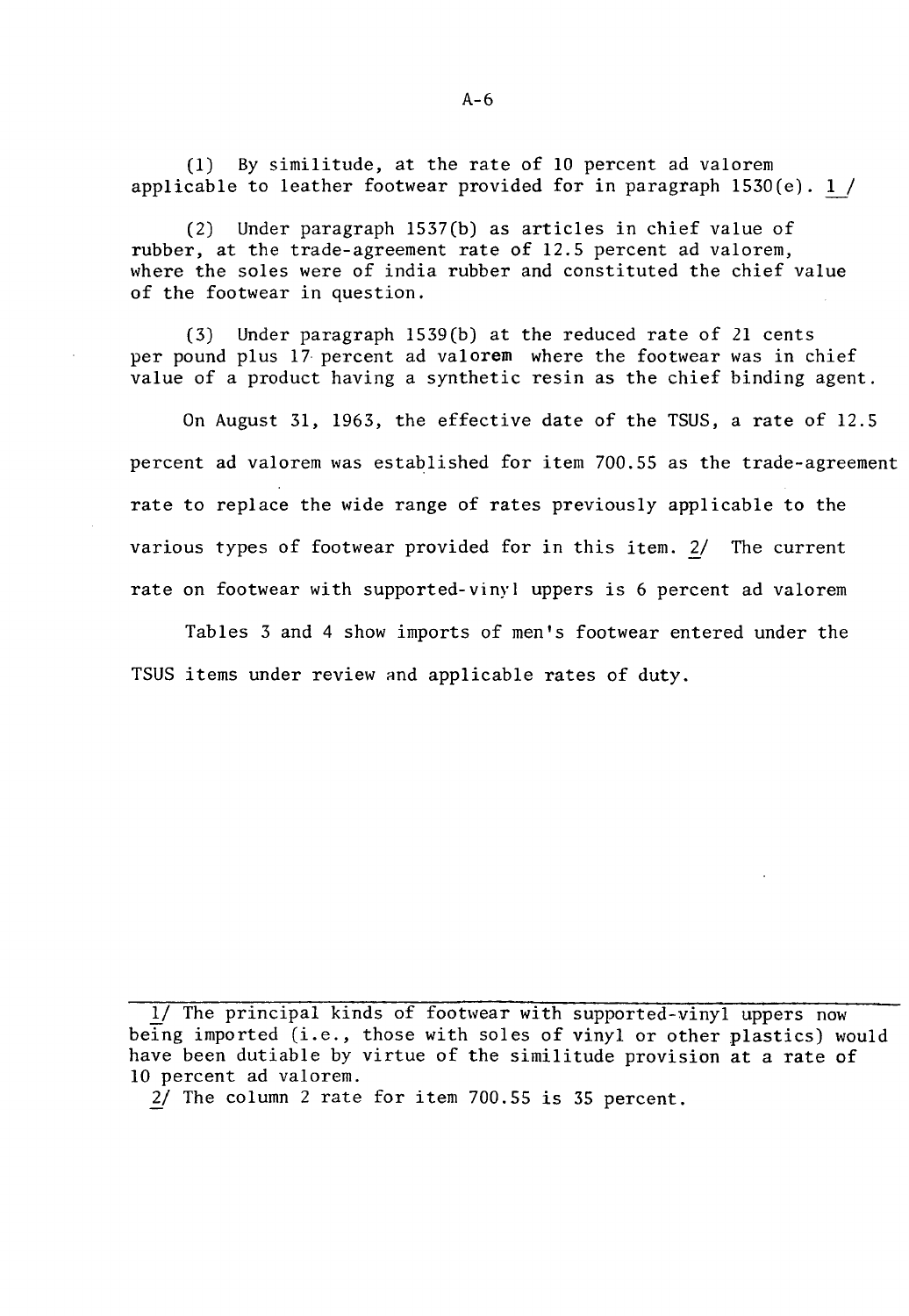U.S. Consumption, Production, and Imports

#### Footwear uppers

Data on U.S. consumption and production of vinyl and leather uppers for men's footwear are not available.

Inasmuch as virtually all uppers are used in the production of footwear and, as indicated later, imports of footwear uppers are known to be small, data on the apparent U.S. consumption and production of men's dress and casual shoes are indicative of the U.S. production and use of .uch uppers.

Imports of leather shoe uppers enter under TSUS items 791.20 and 791.25, provisions that include leather cut into forms or shapes suitable for conversion into footwear, are shown in the table below. The imports of such articles, which include various leather shapes or forms for all types of footwear but most of which are shoe uppers, increased without interruption from about \$2.8 million in 1969 to about \$6.1 million in 1973. Imports of vinyl uppers are not separately available but are known to be small both in absolute amounts and to be insignificant in relation to U.S. consumption.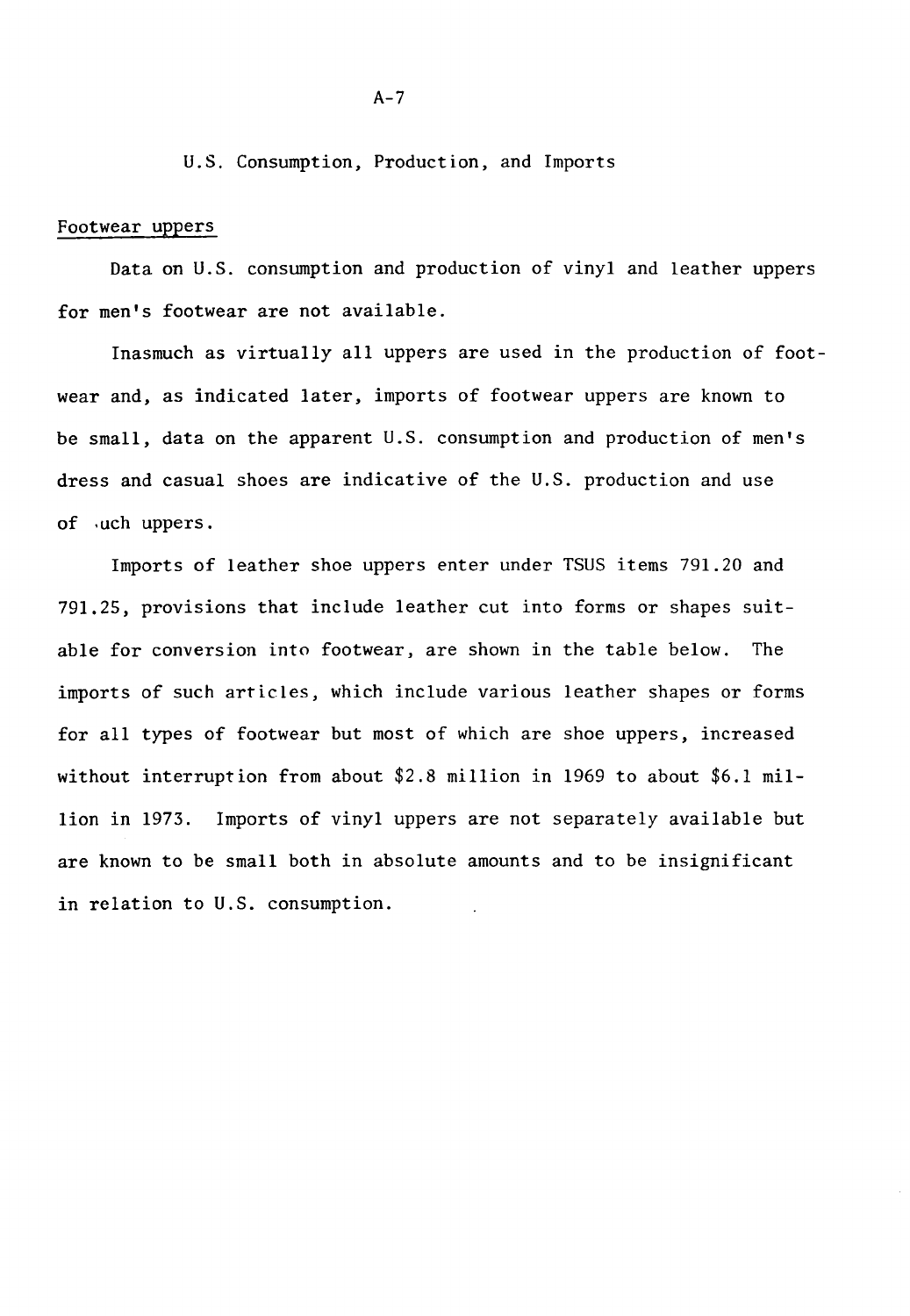Leather cut into forms or shapes suitable for conversion into footwear: U.S. imports,  $1/$  by types of leather, 1969-73

| Type                                                                           | 1969 | 1970 | 1971                               | 1972 | 1973 |
|--------------------------------------------------------------------------------|------|------|------------------------------------|------|------|
|                                                                                |      |      | Value (dollars)                    |      |      |
|                                                                                |      |      |                                    |      |      |
| Of patent leather--:                                                           |      |      | $-: 8,153: 10,344: 29,317: 19,019$ |      |      |
| Of other leather---: 2,754,381 : 2,708,639 : 2,812,963 : 3,768,491 : 6,092,630 |      |      |                                    |      |      |
| Total---------: 2,754,281: 2,716,792: 2,823,307: 3,797,808: 6,111,649          |      |      |                                    |      |      |
|                                                                                |      |      |                                    |      |      |
| 1/ Principal sources are Mexico, India, Haiti, and Argentina.                  |      |      |                                    |      |      |

Source: Compiled from official statistics of the U.S. Department of Commerce

#### Men's footwear

During the period 1966-73, apparent annual U.S. consumption of men's nonrubber footwear (other than work and athletic) increased from 104 million pairs to 139 million pairs. Average annual U.S. production of such footwear declined slightly from 88 million pairs during the period 1966-68 to 87 millio pairs during 1971-73. As imports of similar footwear almost quadrupled during period 1966-73, their share of the domestic market rose from 14 percent to 36 percent as shown in the following table.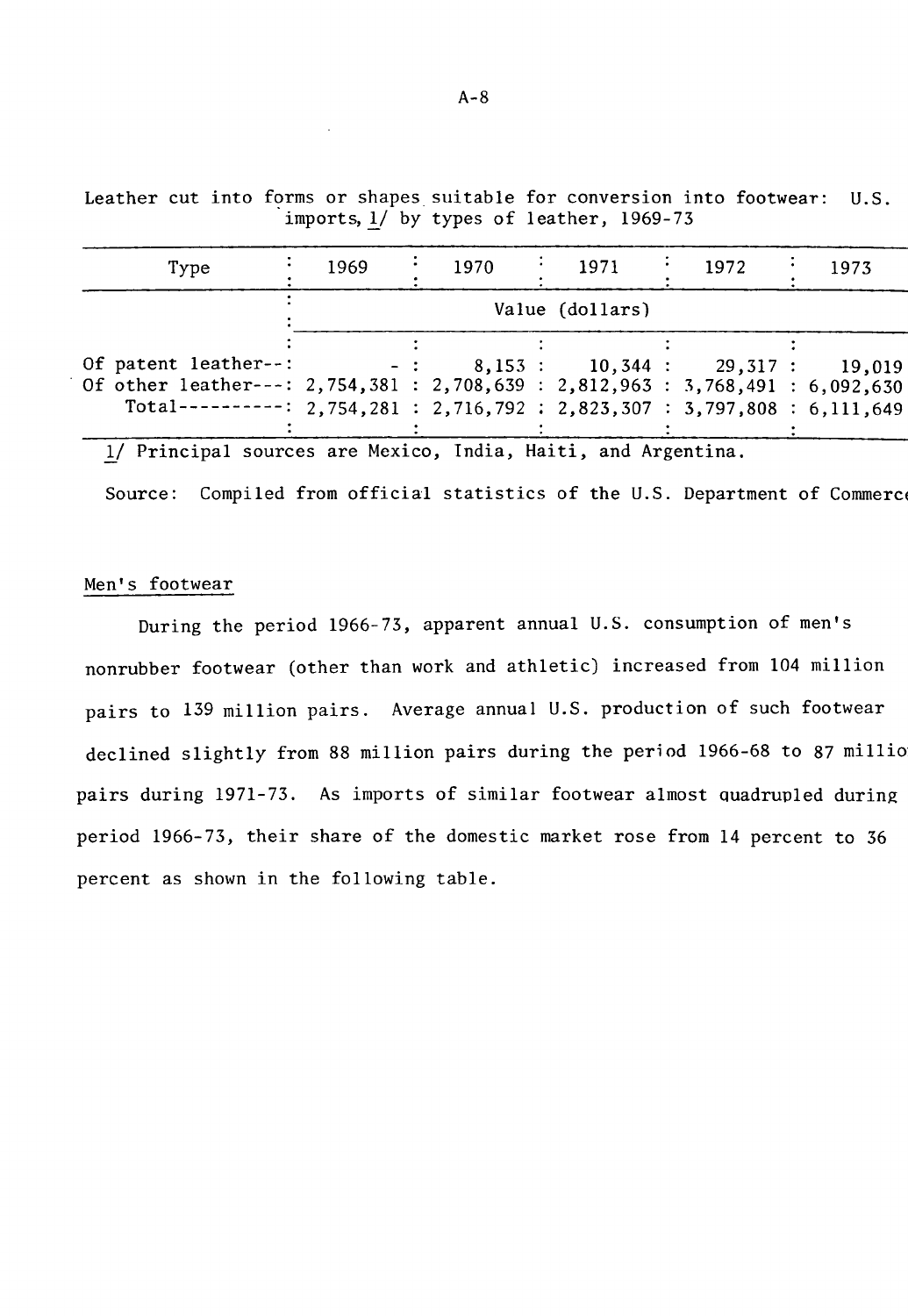Men's nonrubber footwear (other than work and athletic): U.S. production, imports for consumption, and apparent consumption, 1966-73

|          | Produc-            |                              | : Apparent : |              | Ratio of    |
|----------|--------------------|------------------------------|--------------|--------------|-------------|
| Year     |                    | Imports $2$ /:               | consump-     | ÷            | imports to  |
|          | tion $1/$          |                              | tion $3/$    | $\mathbb{R}$ | consumption |
|          | Million            | $M$ illion<br>$\ddot{\cdot}$ | Million      |              |             |
|          | pairs<br>$\bullet$ | pairs                        | pairs        |              | Percent     |
|          |                    |                              |              |              |             |
| 1966-    | 89:                | 15:                          | 104:         |              | 14          |
| $1967 -$ | 85:                | 19 :                         | 104:         |              | 18          |
| 1968-    | 89:                | 26:                          | 115:         |              | 23          |
| 1969-    | 82:                | 33:                          | 115:         |              | 29          |
| 1970-    | 83:                | 41:                          | 124:         |              | 33          |
| 1971-    | 80:                | 49:                          | 129:         |              | 38          |
| $1972 -$ | 91:                | 51:                          | 142:         |              | 36          |
| $1973-$  | 89:                | 50:                          | 139:         |              | 60          |
|          |                    |                              |              |              |             |

1/ The data shown also includes men's footwear having vinyl uppers, which in 1973, is estimated by the Tariff Commission staff to have accounted for about 20 to 25 percent of the total.

2/ Includes men's leather footwear (including a small amount of athletic footwear) entered under TSUS items 700.26, 700.27, 700.29, and 700.35, and men's, youths', and boys' footwear having supported vinyl uppers (including a small amount of athletic and work footwear) entered under item 700. 55.

3/ Represents U.S. production plus imports without an allowance for exports, which in 1973 amounted to less than 0.5 million pairs.

Source: Compiled from official statistics of the U.S. Department of Commerce, except as noted.

During the period 1966-73, estimated production of men's dress shoes declined irregularly from 67 million pairs in 1966 to 60 million pairs in 1971, and in 1973 increased to 67 million pairs. Apparent consumntion of this type of footwear increased from 76 million pairs in 1966 to 94 million pairs in 1973, as shown in the following table.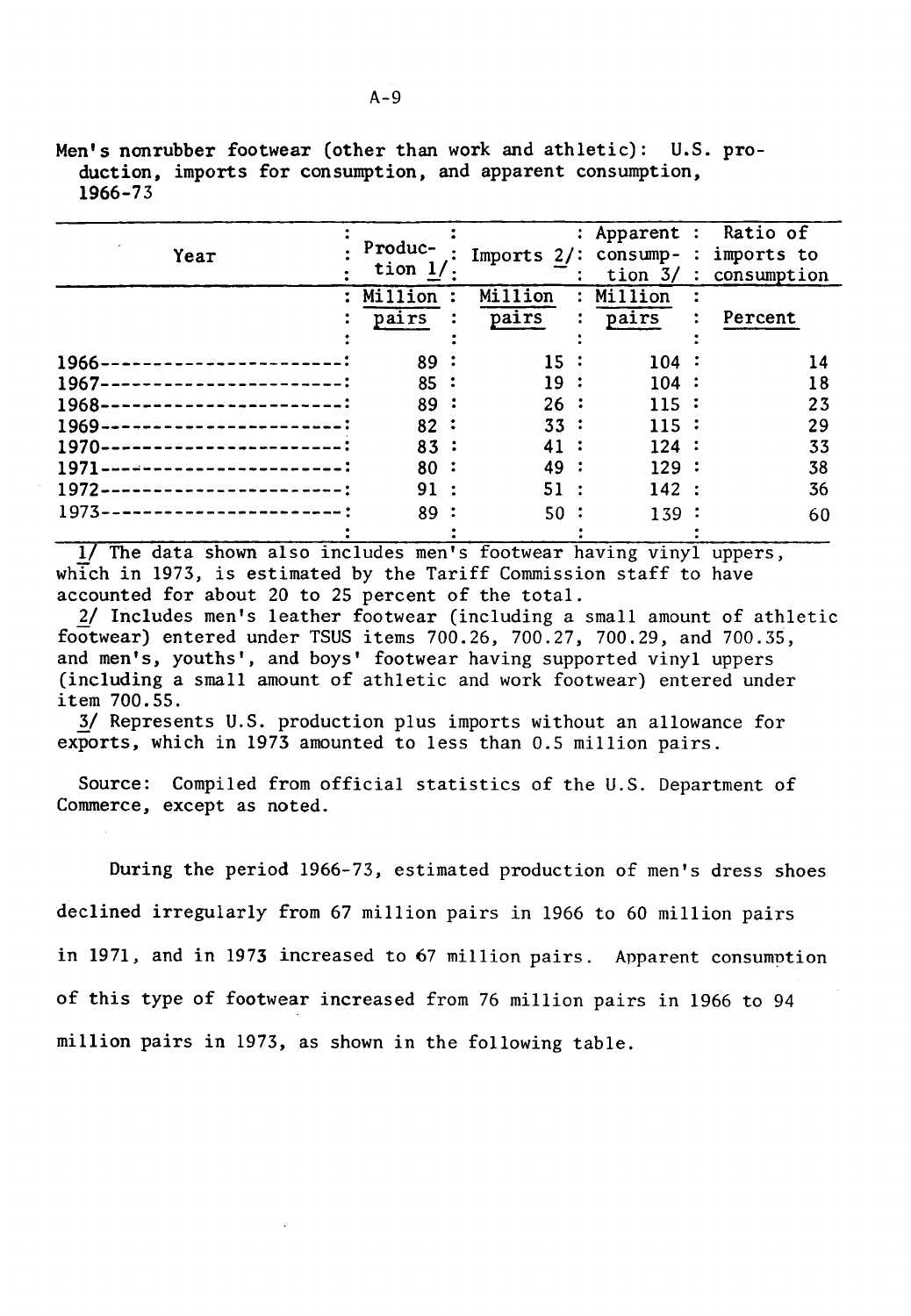|                                             | Produc-   |                           |                      | : Apparent : | Ratio of      |
|---------------------------------------------|-----------|---------------------------|----------------------|--------------|---------------|
| Year                                        |           | Imports $2/$ : consump- : |                      |              | imports to    |
|                                             | tion $1/$ |                           |                      | tion $3/$    | : consumption |
|                                             | Million   | Million                   | $\ddot{\phantom{a}}$ | Million      |               |
|                                             | pairs     | pairs                     | ٠<br>٠               | pairs        | Percent       |
|                                             |           |                           |                      |              |               |
| 1966-                                       | 67        | 9                         |                      | 76           | 12            |
| $1967 -$<br>----------                      | 64        | 10                        |                      | 74:          | 14            |
| 1968-<br>--------------------               | 67        | 14                        |                      | 81           | 17            |
| $1969--$<br>---------------------           | 62:       | 20                        |                      | 82:          | 24            |
| 1970-<br>------------------------           | 63:       | 23:                       |                      | 86 :         | 27            |
| 1971<br>---------------------- <sup>-</sup> | 60        | 26:                       |                      | 86:          | 30            |
| 1972------------------------                | 68        | 27                        |                      | 95:          | 28            |
| 1973--------------------------              | 67        | 27                        |                      | 94:          | 29            |
|                                             |           |                           |                      |              |               |

Men's dress shoes: Estimated U.S. production, imports for consumption and apparent consumption, 1966-73

1/ Dress shoes are estimated to account for about three-fourths of total annual output of nonrubber footwear for men.

2/ Dress shoes are estimated to account for about three-fourths of the total annual imports of men's leather footwear and about one-fifth of the annual imports of men's footwear having supported vinyl uppers.

3/ Represents estimated production plus estimated imports without an allowances for exports, which in  $1973$  amounted to less than 0.5 million pairs.

Source: Estimated by the U.S. Tariff Commission based on official statistics of the U.S. Department of Commerce.

In 1973 shoes entered under TSUS item 700.35 (men's leather footwear) accounted for approximately 90 percent of total U.S. imports of men's leather shoes; cement process shoes accounted for two-thirds of the men's shoes that entered under this item, stitchdown shoes for a fourth, and soled moccasins and shoes with vulcanized or injectionmolded soles for the remainder. The volume of imports of men's shoes entered under item 700.35, along with their average unit values, by type of construction, are shown in table 5.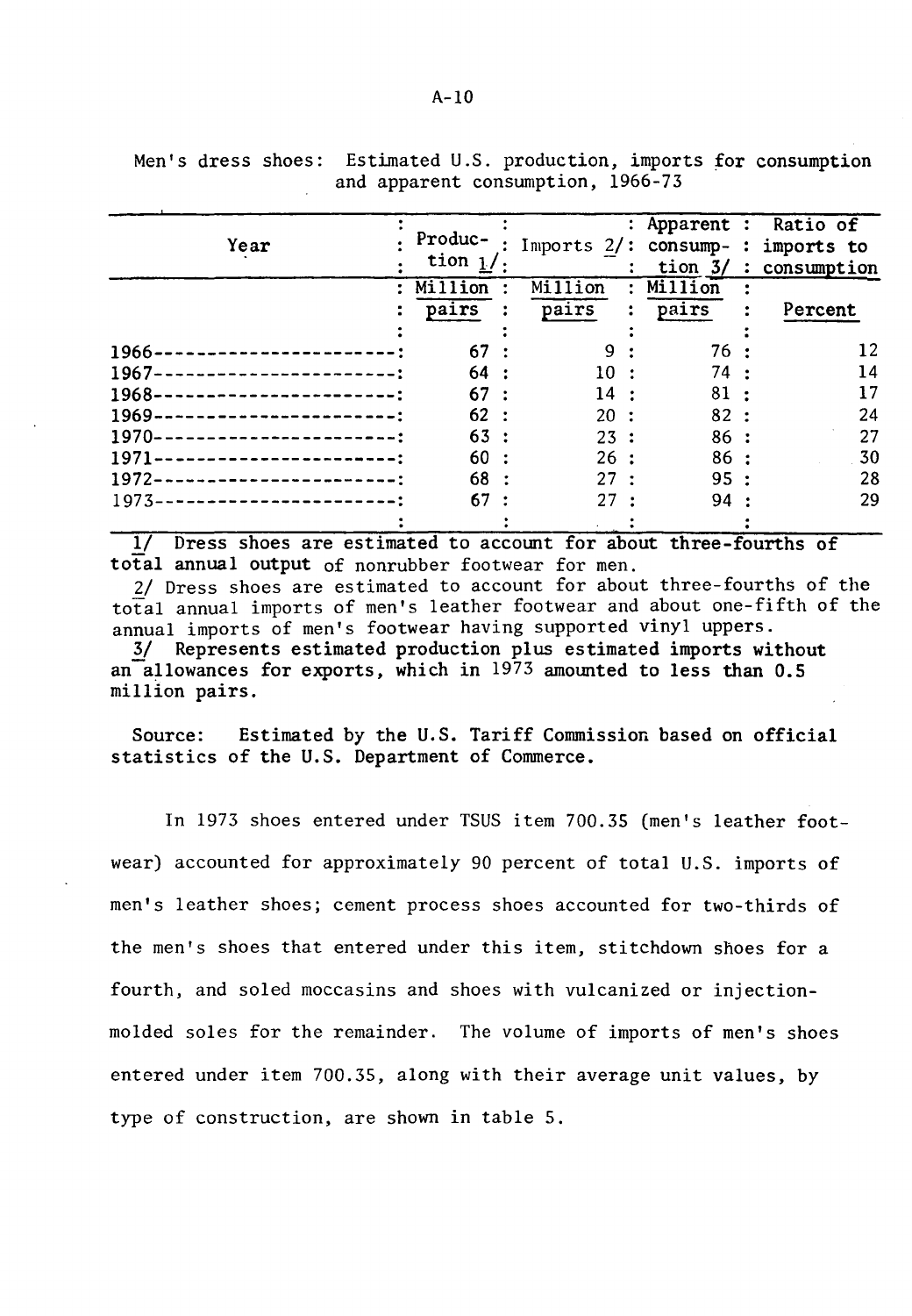Shoes made by the welt process, entered under TSUS items *700.26, 700.27,*  and 700.29, accounted for about 10 percent of U.S. imports of men's leather shoes.

In recent years, Spain and Italy have been the principal supplier of men's leather footwear.

Data are not separately available on U.S. consumption, production, and imports of bowling shoes of the type produced by Milford Shoe. Imports of bowling shoes have been small, and the bulk of those that have been imported have had vinyl uppers--unlike those produced by Milford Shoe which were all leather--and retailed at prices below those of Milford Shoe.

#### U.S. and Foreign Wage Rates

The table on the following page shows the published average hourly earnings and the estimated compensation per hour received by shoe workers in six countries in 1964 and 1970-71. It should be noted, however, that there are several difficulties involved in comparing these data accurately. First, the definition for "shoe industry" varies among nations; in only two countries--ltaly and the United States--are shoes specifically broken out from more encompassing industry classifications. This definitional problem makes it difficult to isolate the "shoe industry" in each country. Second, as footnote 1 to the table indicates. published hourly earnings in the various nations differ in composition. Third, total compensation for workers includes varying factors in the six countries.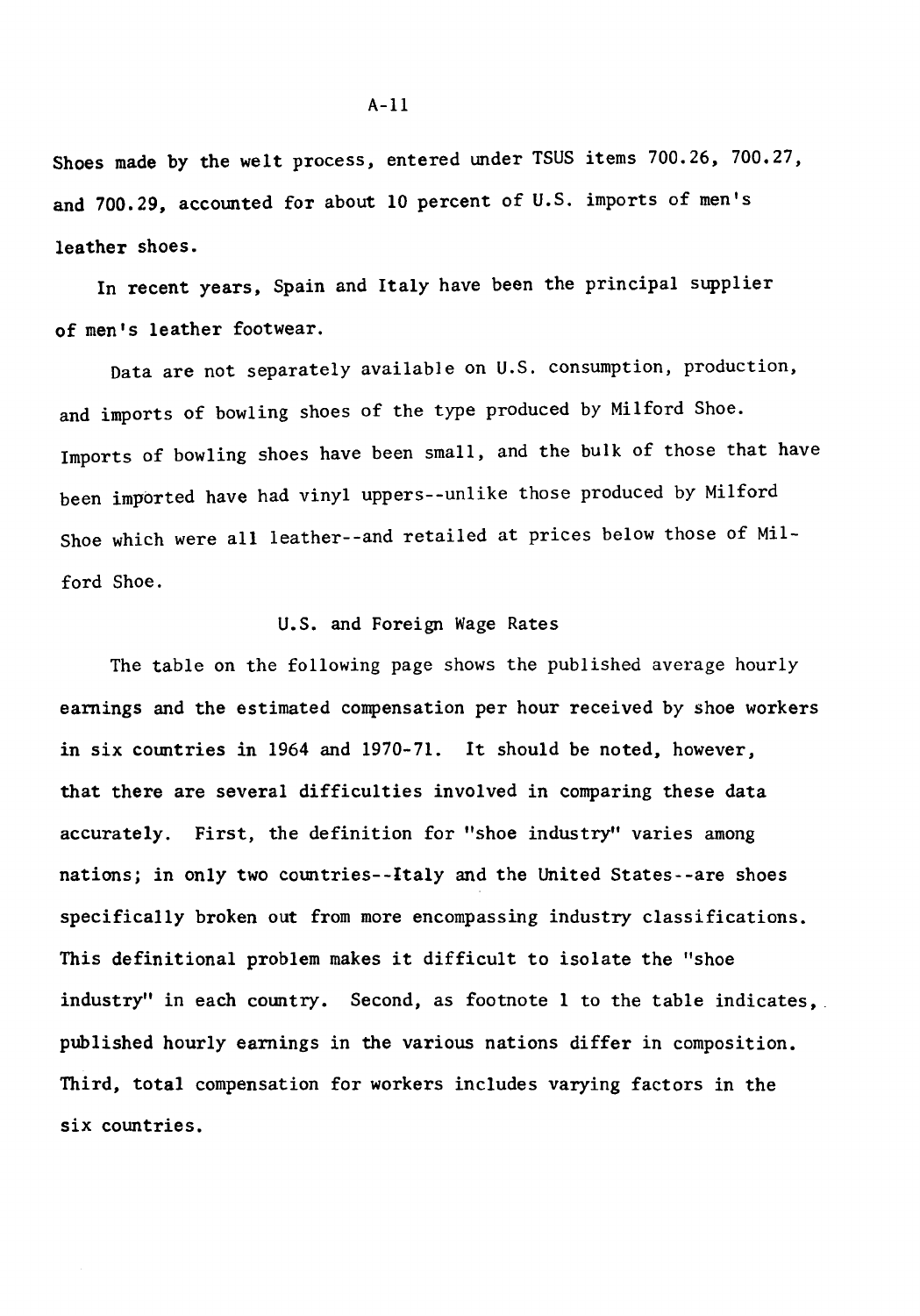llourly earnings of production workers and estimated total compensation per hour worked by them in specified industries related to footwear in 6 countries, 1964, 1970, and 1971

|         |                                                                                          | (In U.S. dollars) |                                         |                                                 |                                         |               |           |
|---------|------------------------------------------------------------------------------------------|-------------------|-----------------------------------------|-------------------------------------------------|-----------------------------------------|---------------|-----------|
| Country | Industry                                                                                 |                   | Published average<br>hourly earnings 1/ | : Estimate compensation<br>: per hour worked 2/ |                                         |               |           |
|         |                                                                                          | 1964              | 1970                                    | 1971                                            | 1964                                    | 1970          | 1971      |
|         | Brazil---------: Clothing and shoes---: $3/$ \$0.23 : 4/ \$0.28 : 5/ :                   |                   |                                         |                                                 | 5/ :                                    | 5/            |           |
|         | Italy----------: Shoes $6$ /--------------:<br>Japan----------: Leather products $7/-$ : | .37:              | .42:                                    | .78: .92:                                       | .65 : \$0.90 : \$0.71 : \$1.19 : \$1.67 | .41: .88:     | 1.03      |
|         | Spain----------: Shoes, leather, and :<br>$:$ clothing.                                  | .23:              | .38:                                    | .46:                                            | 5/                                      | : 8/ .57 : 8/ | . 68      |
|         | Taiwan---------: Leather and leather<br>products. $7/$                                   | .12:              | .18:                                    | 5/                                              | : 9/ .21 :                              |               | <u>5/</u> |
|         | United States--: Footwear, excluding<br>rubber.                                          | 1.77:             | 2.43:                                   | 2.53:                                           | 2.10:                                   | 2.96:         | 3.09      |
|         |                                                                                          |                   |                                         |                                                 |                                         |               |           |

1/ Published earnings do not represent the same items of labor compensation in each country because of differences in the treatment of various supplementary benefits. Earnings generally refer to gross cash payments to wage workers before deductions for taxes and social security, and include overtime pay, shift differentials, regular bonuses and premiums, and cost-ofliving adjustments. Holiday, vacation, and sick leave pay, bonuses not paid regularly each pay period, and other supplementary benefits ate included by some countries and excluded by others. The earnings data are per paid hour for some countries and per hour worked for other countries.

2/ Compensation refers to all payments made by employers directly to their workers before deductions of any kind, plus employer contributions to legally required insurance programs and private welfare plans for the benefit of employees. The figures on additional compensation per hour worked as a percent of published earnings are the best estimates currently available to the Bureau of Labor Statistics. The estimates are based primarily on labor cost or labor compensation surveys adjusted to the listed years on the basis of other available data.

3/ Average for 1966.

 $\overline{4}$ / Average for 1969; monthly earnings of 211.60 cruzeiros converted to an hourly basis by assuming 195 hours of work per month.

5/ Not available.

6/ Approximately 15 percent of the workers in the Italian shoe industry are home workers who are paid at a lower wage rate than the factory workers in the industry.

7/ The shoes shipped from Japan and Taiwan to the United States are principally of plastics. Separate data are not available on the plastics footwear industries of these two countries. Approximately half of the workers in the Japanese plastic shoe industry are home workers who are paid at a lower rate than the factory workers in that industry. Apparently none of the workers in the Taiwan plastic shoe industry are home workers.

8/ The compensation factor included in this figure is employer social security payments, which range from 40 to 50 percent of payroll.

9/ The published earnings data are computed per hour worked and include overtime pay, regular premiums, and bonuses; family allowances; the market value of payments in kind; and wages paid to persons absent from work. Compensation figure also includes annual bonuses.

Source: Based on data provided by U.S. Bureau of Labor Statistics, from the following: Brazil--Yearbook of Labour Statistics 1971, International Labour Office, Geneva; Italy-- Social Statistics (various issues), Statistical Office of the European Communities, Luxembourg and Brussels; Japan--lear Book of Labor Statistics (various issues), Ministry of Labor, Tokyo; Spain--Monthly Bulletin of Statistics (various issues) National Institute of Statistics, Madrid; and Taiwan--Report of Taiwan Labor Statistics 1971, Department of Reconstruction, Provincial Government of Taiwan.

Note.--The exchange rates used to convert other currencies into U.S. dollars for 1971 are the average rates of exchange during 1971. Part of the increases in wages for Italy and Japan in 1971 are attributable to the change in the rates in 1971.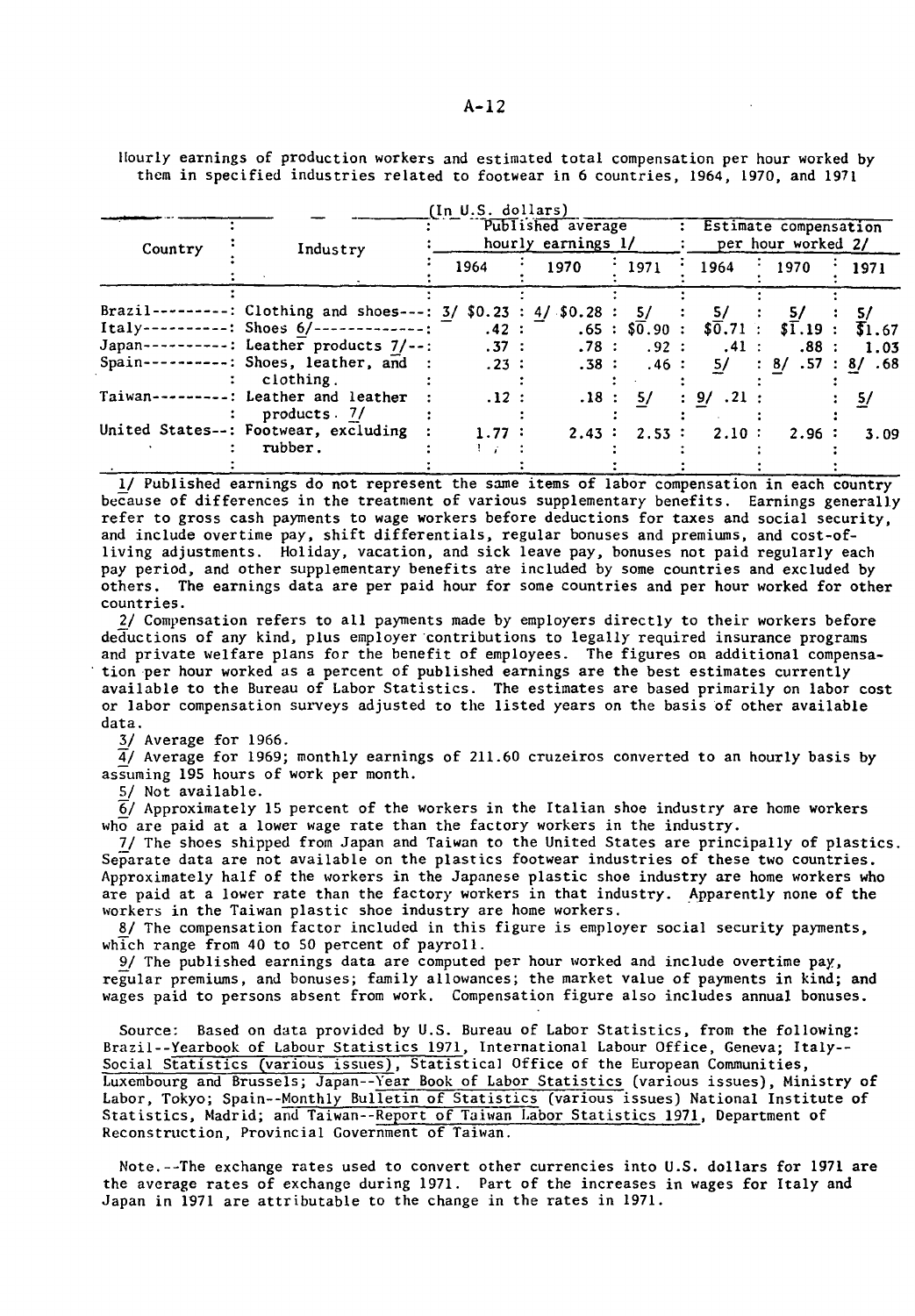# A-13 through A-23

Data Relating to Milford Shoe Co., Inc.:

\* \* \* \* \* \* \*

 $\ddot{\phantom{0}}$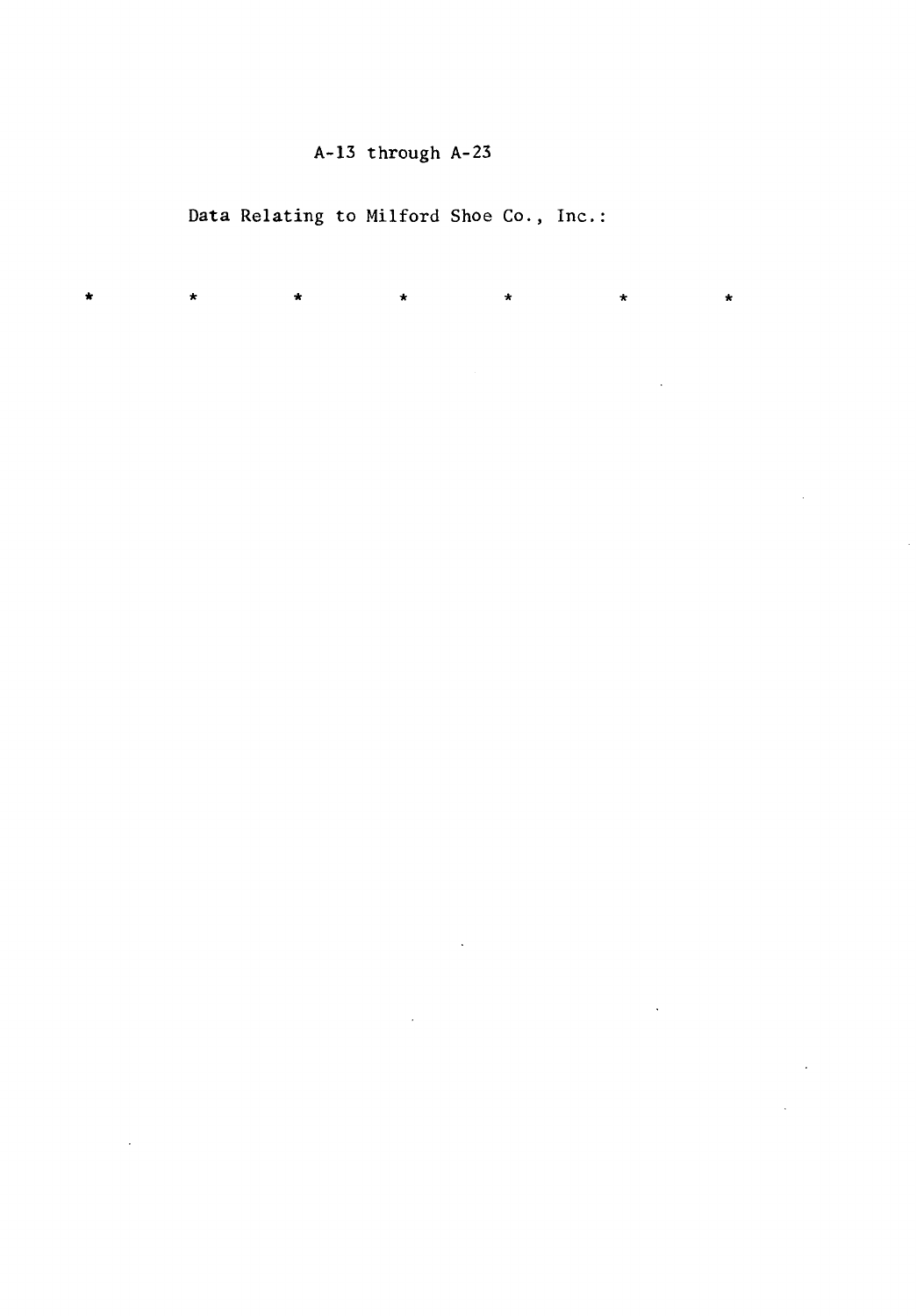Statistical Appendix

 $\bar{\mathcal{A}}$ 

l.

 $\bar{\mathcal{A}}$ 

 $\sim$ 

J.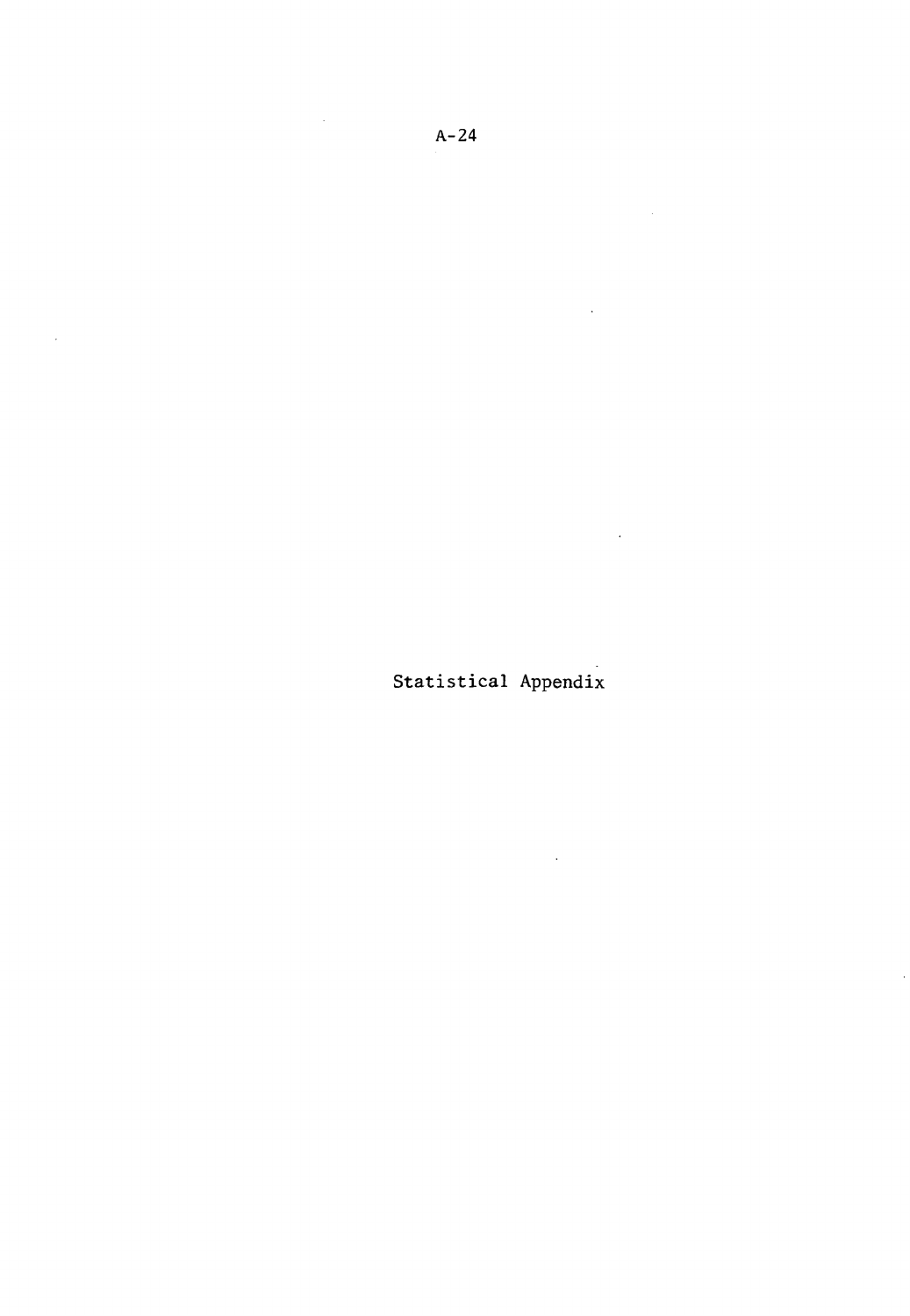Table 1.--U.S. rates of duty applicable to certain footwear uppers of the types provided for in specified TSUS items, June 18, 1930 to Jan. 1, 1972

| <b>TSUS</b>                | Abbreviated                                                                                                                                                                                              | Rate of duty          |                                                                     |                                                                                                              |  |  |  |  |  |  |
|----------------------------|----------------------------------------------------------------------------------------------------------------------------------------------------------------------------------------------------------|-----------------------|---------------------------------------------------------------------|--------------------------------------------------------------------------------------------------------------|--|--|--|--|--|--|
| item<br>description<br>No. |                                                                                                                                                                                                          | June 18, 1930         | Trade agreement concessions                                         |                                                                                                              |  |  |  |  |  |  |
|                            |                                                                                                                                                                                                          |                       | Percent ad val. : Percent ad val.:                                  |                                                                                                              |  |  |  |  |  |  |
| '72.30<br>91.20            | Wearing apparel<br>(including rain-<br>wear) not spe-<br>cially provided<br>for, of rubber<br>or plastics.<br>Patent leather cut:<br>or wholly or<br>partially manu-<br>factured into<br>forms or shapes | 25 <sub>2</sub><br>15 | 12.5:<br>10 <sub>1</sub><br>7.5<br>6.5<br>$6.0$ .<br>$5.0$ .        | Sept. 10, 1955<br>Jan. 1, 1936<br>Jan. 1, 1948<br>Jan. 1, 1968<br>Jan. 1, 1969<br>Jan. 1, 1970               |  |  |  |  |  |  |
|                            | suitable for con-.<br>version into<br>footwear.                                                                                                                                                          |                       | $4.0$ .<br>3.5                                                      | Jan. 1, 1971<br>Jan. 1, 1972                                                                                 |  |  |  |  |  |  |
| '91.25                     | "Other" leather<br>cut or wholly or.<br>partly manu-<br>factured into<br>forms or shapes<br>suitable for<br>conversion into<br>footwear.                                                                 | 15                    | 12.5<br>$10-1$<br>9.<br>8<br>$7\overline{ }$<br>6<br>$\overline{5}$ | Jan. 1, 1939<br>Jan. 1, 1948<br>Jan. 1, 1968<br>Jan. 1, 1969<br>Jan. 1, 1970<br>Jan. 1, 1971<br>Jan. 1, 1972 |  |  |  |  |  |  |

Note.--Pursuant to Presidential Proclamation No. *4074,* effective from Aug. 16 > Dec. 19, 1971, the rates of duty on most imported products were increased by ie temporary imposition of an additional duty of 10 percent ad valorem or less, ; provided for in new subpt. C to pt. 2 of the appendix to the TSUS.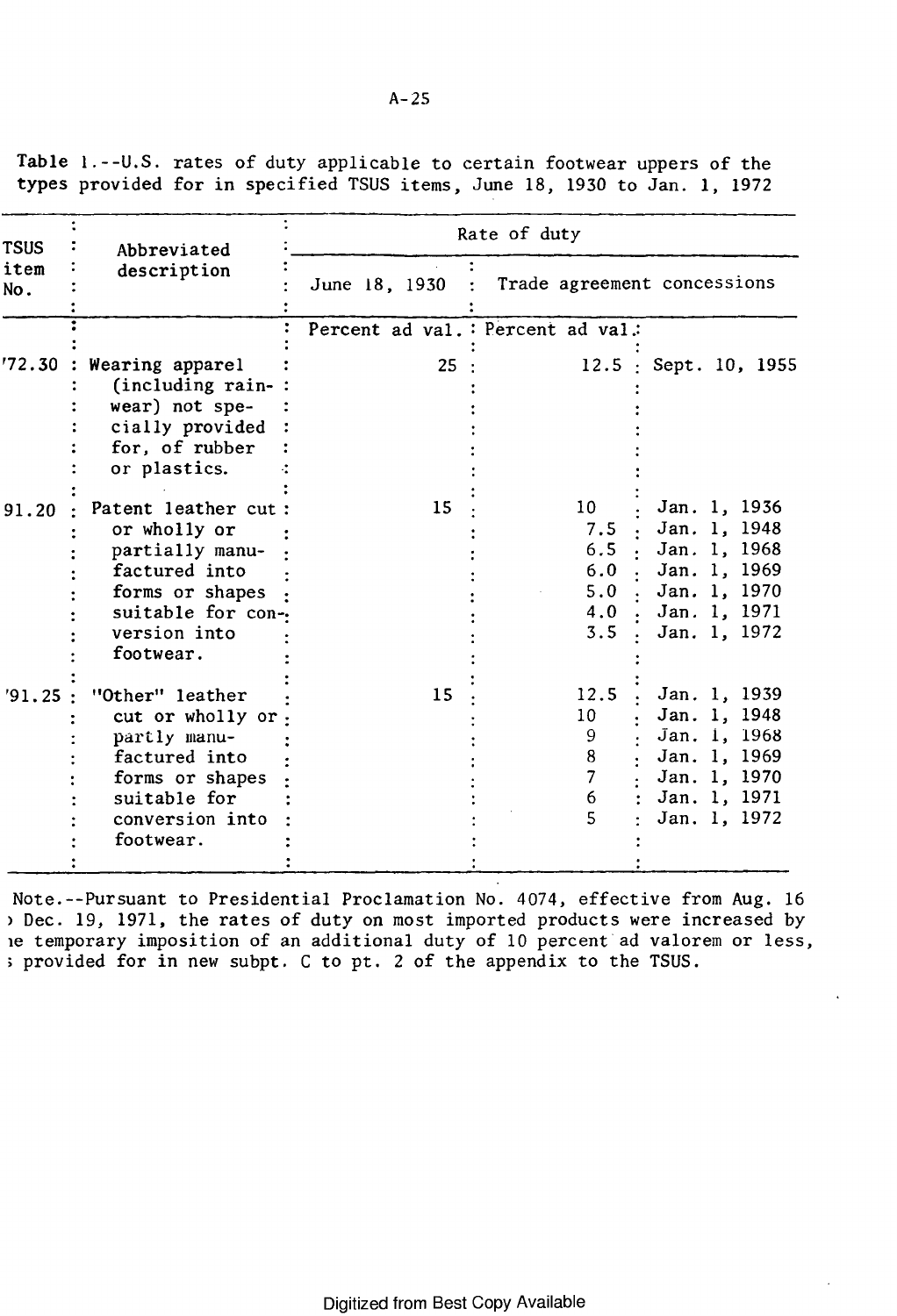| <b>TSUS</b> |                                                                                                 |                      |                             | Rate of duty                                                                                                                                                                        |  |  |  |  |
|-------------|-------------------------------------------------------------------------------------------------|----------------------|-----------------------------|-------------------------------------------------------------------------------------------------------------------------------------------------------------------------------------|--|--|--|--|
| item        | Abbreviated description                                                                         | July 1,              | GATT concession 2/          |                                                                                                                                                                                     |  |  |  |  |
| No.         |                                                                                                 | $1954$ 1/            | Rate                        | Effective date                                                                                                                                                                      |  |  |  |  |
|             |                                                                                                 | : Percent<br>ad val. | Percent<br>ad val.          |                                                                                                                                                                                     |  |  |  |  |
| 700.35:     | Leather footwear:<br>"Other" footwear (including cement<br>process) for men, youths, and boy's. | 20                   | 10                          | : June 6, 1951-Dec. 31, 1967.<br>$9.5: Jan. 1-Dec. 31, 1968.$<br>$9.0$ : Jan. 1, 1969-Dec. 31, 1970.<br>$8.5$ : Jan. 1, 1971.                                                       |  |  |  |  |
| 700.43:     | "Other" (including cement process):<br>Valued not over \$2.50 per pair-                         | 20                   | 19.<br>18<br>17<br>16<br>15 | : Jan. 1-Dec. 31. 1968.<br>: Jan. 1-Dec. 31, 1969.<br>: Jan. 1-Dec. 31, 1970.<br>: Jan. 1-Dec. 31, 1971.<br>: Jan. 1, 1972.                                                         |  |  |  |  |
| 700.45:     | Valued over \$2.50 per pair-                                                                    | 20                   | 18<br>16<br>14<br>12<br>10  | : Jan. 1-Dec. 31, 1968.<br>: Jan. 1-Dec. 31, 1969.<br>: Jan. 1-Dec. 31, 1970.<br>: Jan. 1-Dec. 31, 1971.<br>: Jan. 1, 1972.                                                         |  |  |  |  |
|             | 700.55 : Footwear having uppers of supported vinyl.                                             | pally :<br>$20.3/$ : | 11<br>$10-10$<br>7<br>6.    | Princi-: 4/ 12.5: Aug. 31, 1963-Dec. 31, 1967.<br>: Jan. 1-Dec. 1, 1968.<br>: Jan. 1-Dec. \1, 1969.<br>$8.5$ : Jan. 1-Dec. 1, 1970.<br>: Jan. 1-Dec. 31, 1971.<br>: $Jan. 1. 1972.$ |  |  |  |  |

Tahle 2. --U.S. rates of duty applicable to certain footwear of the types provided for in specified TSUS items, July 1, 1934 and GATT concessions to Jan. 1, 1972

l'/ Except as noted, the rate on July 1, 1934, was the same as the original rate in the Tariff Act of 1930, effective June 18, 1930.

2/ For concessions granted in the Kennedy Round, effective Jan. 1, 1968, the table ·shows staged rates that became effective up to and including Jan, 1, 1972.

3/ Supported vinyl was not used for shoe uppers until the late 1940's or early 1950's When footwear with supported vinyl uppers was imported during the 1950's and early 1960's, it was generally dutiable, by virtue of the similitude provisions of par. 1559, at the rate provided for "similar" leather footwear in par.  $1530(e)$ . The column 2 rate for item 700.55 is 35 percent.

4/ The trade-agreement rate established in the 'TSUS, effective Aug. 31, 1963, under authority of the Tariff Classification Act of 1962 (Public Law 87-456) to replace the wide range of rates previously applicable to the various types of footwear provided for in this TSUS item.

Note.--Pursuant to Presidential Proclamation No. 4074, effective from Aug. 16 to Dec. 19, 1971, the rates of duty on most imported products were increased by the temporary imposition of an additional duty of 10 percent ad valorem or less, as provided for in new subpt. C to pt. 2 of the appendix to the TSUS.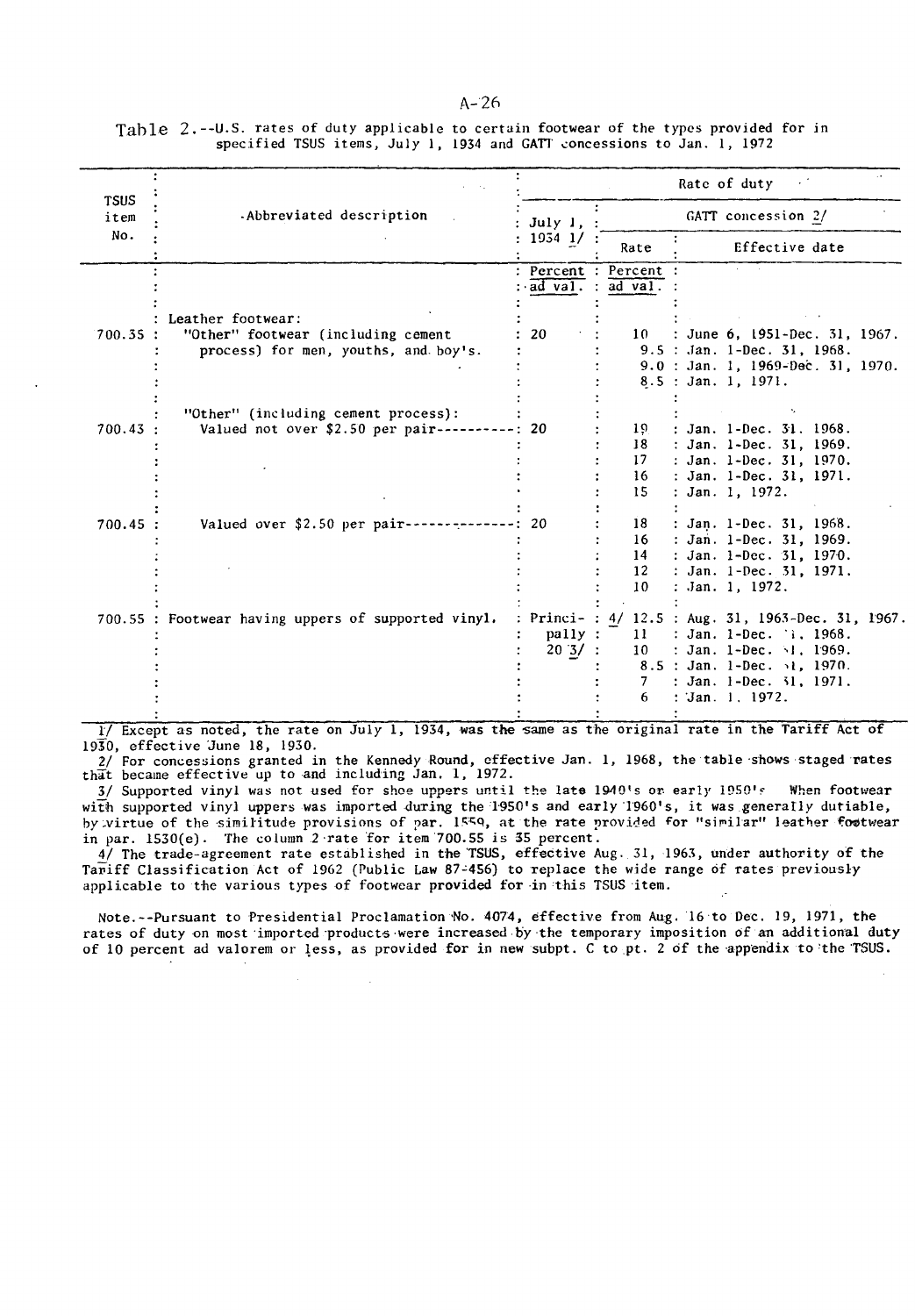| Table 3.--Leather footwear for men made principally by the cement pro- |  |  |  |
|------------------------------------------------------------------------|--|--|--|
| cess (item 700.35): $1/$ U.S. rates of duty and imports for consump-   |  |  |  |
| tion, 1939 and 1950-73                                                 |  |  |  |

| Year                             |                       | Rate of duty : Quantity 2/ : Value 2/ : Unit value |             |          |
|----------------------------------|-----------------------|----------------------------------------------------|-------------|----------|
|                                  | Percent               | 1,000                                              | 1,000       | Per pair |
|                                  | ad valorem            | pairs                                              | dollars     |          |
|                                  |                       |                                                    |             |          |
| $1939 - - - - - - - - - - -$     | 20                    | 148                                                | 156         | \$1.05   |
|                                  |                       |                                                    |             |          |
| $1950$ --------------:           | 10                    | 68                                                 | 181         | 2.66     |
| $1951 - - - - - - - - - - - -$ : | 20<br>3/              | 61                                                 | 175:        | 2.87     |
| $1952$ --------------:           | 10                    | 86                                                 | 275:        | 3.20     |
| $1953$ --------------:           | 10                    | 107                                                | 376         | 3.51     |
| $1954$ --------------:           | 10                    | 104                                                | 362:        | 3.48     |
| $1955$ --------------:           | 10                    | 192                                                | 909:        | 4.73     |
| 1956---------------:             | 10                    | 859                                                | 2,536       | 2.95     |
| $1957$ --------------:           | 10                    | 1,252                                              | 3,618       | 2.89     |
| $1958$ -------------:            | 10                    | 4,980                                              | 7,159       | 1.44     |
| 1959---------------              | 10                    | 2,596:                                             | 8,692       | 3.35     |
|                                  |                       |                                                    |             |          |
| $1960------------$               | 10                    | 2,678:                                             | 9,036:      | 3.37     |
| 1961--------------:              | 10                    | 3,340                                              | 10,883:     | 3,26     |
| $1962$ --------------:           | 10                    | 5,319:                                             | 17,743:     | 3.34     |
| $1963 - - - - - - - - - - -$     | 10                    | 5,771                                              | 19,884      | 3.45     |
| $1964 - - - - - - - - - - -$     | 10                    | 5,873                                              | 20,538      | 3.50     |
| $1965 - - - - - - - - - - -$     | 10                    | 6,002                                              | 26,795      | 3.45     |
| $1966$ --------------:           | 10                    | 7,475                                              | 20,699      | 3.58     |
| $1967$ --------------:           | 10                    | 9,933                                              | 36,538:     | 3.68     |
| $1968 - - - - - - - - - - -$     | 9.5                   | 15,170                                             | 56,539 :    | 3.73     |
| $1969$ ---------------           | 9                     | 18,729                                             | 78,925      | 4.21     |
|                                  |                       |                                                    |             |          |
| $1970------------$               | 9                     | $21,801$ :                                         | 97,558 :    | 4.47     |
| $1971 - - - - - - - - - - -$ :   | 8.5:                  | 24,730 :                                           | 122,795 :   | 4.97     |
| $1972$ --------------:           | 8.5<br>$\ddot{\cdot}$ | 27,298                                             | $167,025$ : | 6.12     |
| $1973$ --------------:           | 8.5                   | 28,190                                             | 197,141     | 6.99     |
|                                  |                       |                                                    |             |          |

1/ Includes men's leather footwear other than athletic or work of the kinds reported in TSUSA items 700.3530, 700.3540, 700.3550, and 700.3575. These consist in addition to cement process shoes, shoes with injection-molded soles and those made by the stitchout and miscellaneous processes.

2/ Data for 1964 and earlier years include work and athletic footwear and also footwear for youths and boys.

3/ The statutory rate of 20 percent ad valorem restored Jan. 1, 1951 to June 5, 1951; effective June 6, 1951, the rate of duty was again lowered to 10 percent ad valorem pursuant to a GATT concession.

Source: Compiled from official statistics of the U.S. Department of Commerce.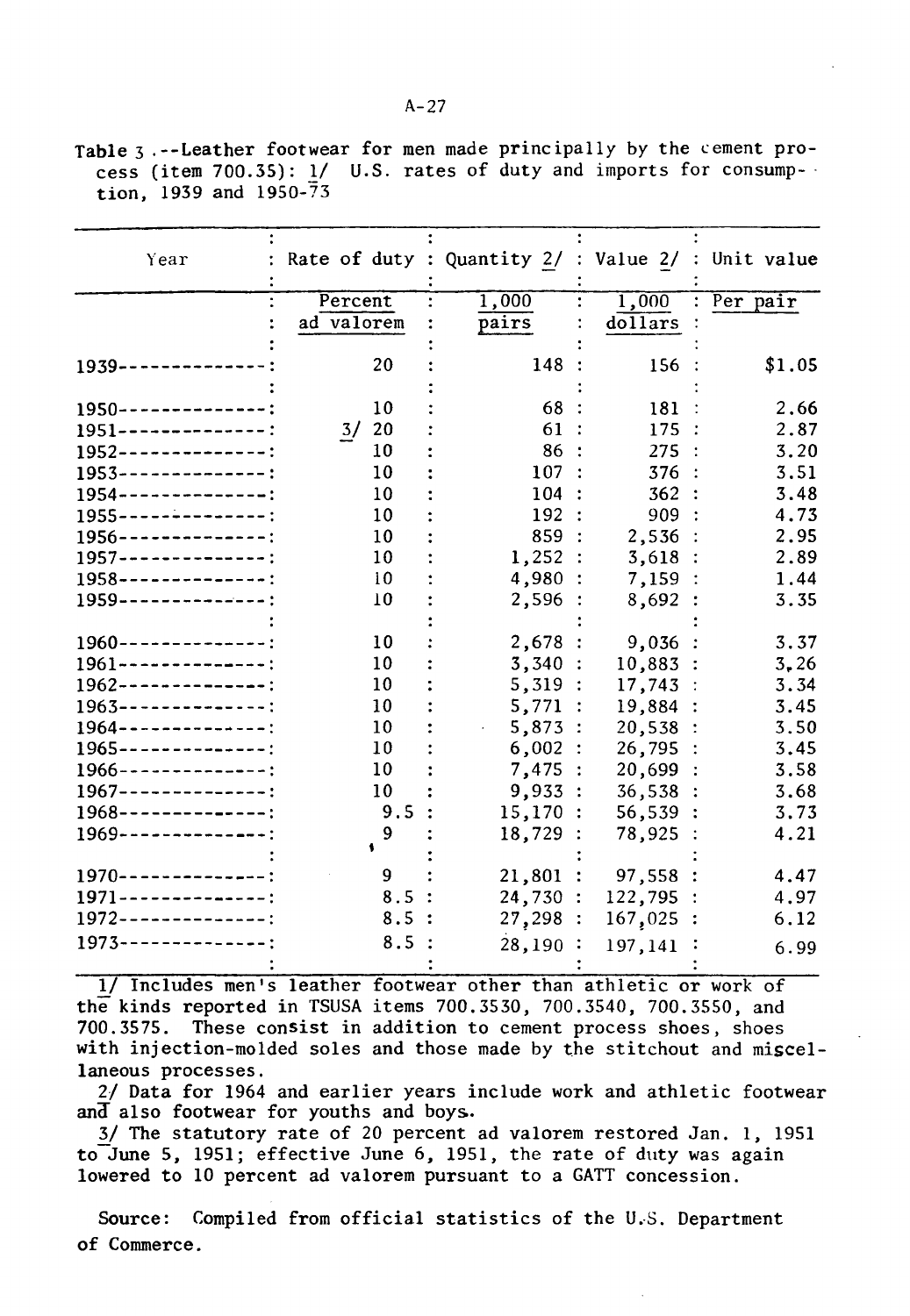Table 4 .--Footwear having supported-vinyl uppers for men, youths, and boys (item 700.5535): U.S. rates of duty and imports for consumption, 1964- 73

| Year                                     | Rate of :<br>duty | Quantity                  | Value                                                  | Unit value         |
|------------------------------------------|-------------------|---------------------------|--------------------------------------------------------|--------------------|
|                                          | Percent :         | 1,000                     | 1,000                                                  |                    |
|                                          | :ad valorem:      | pairs                     |                                                        | dollars : Per pair |
|                                          |                   |                           |                                                        |                    |
| $1964$ ----------------------            |                   |                           | $1/$ 12.5 : 2/ 6,217 : 2/ 4,183 :                      | \$0.67             |
| 1965-----------------------              |                   |                           | $12.5 : \overline{2} / 7,753 : \overline{2} / 4,835 :$ | .58                |
| 1966----------------------:              | 12.5:             | 5,915:                    | 5,285:                                                 | .89                |
| 1967-----------------------              | $12.5$ :          | $6,531$ :                 | $6,025$ :                                              | .92                |
| 1968-----------------------              | 11                | 7,696:                    | $7,681$ :                                              | 1.00               |
| $1969$ ----------------------;           | 10                | 9,744:<br>$\ddot{z}$      | 12,294:                                                | 1.26               |
| 1970-----------------------              | 8.5 :             | $16,264$ :                | $21,590$ :                                             | 1.33               |
| $1971 - - - - - - - - - - - - - - - -$   | 7                 | 20,478:<br>$\ddot{\cdot}$ | 29,362:                                                | 1.43               |
| 1972-----------------------              | 6                 | 20,780:                   | 34,553:                                                | 1.66               |
| $1973 - - - - - - - - - - - - - - - - -$ | 6                 | 18,654:                   | $40,244$ :                                             | 2.16               |
|                                          |                   |                           |                                                        |                    |

1/ Rate established in the TSUS, effective Aug. 31, 1963. 2/ Partly estimated.

Source: Compiled from official statistics of the U.S. Department of Commerce, except as noted.

Note.--nata are not available on U.S. imports of footwear with supported-vinyl uppers for the years prior to 1964. Such imports were probably negligible in the mid-1950's. During the period before the TSUS became effective, footwear with supported-vinyl uppers (with soles other than india rubber) for men, youths, and boys was generally dutiable by virtue of the similitude provision of par. 1559 of the Tariff Act of 1930, at a rate provided for similar leather footwear in par. 1530(e), principally 10 percent ad valorem. The column 2 rate for item 700.55 is 35 percent.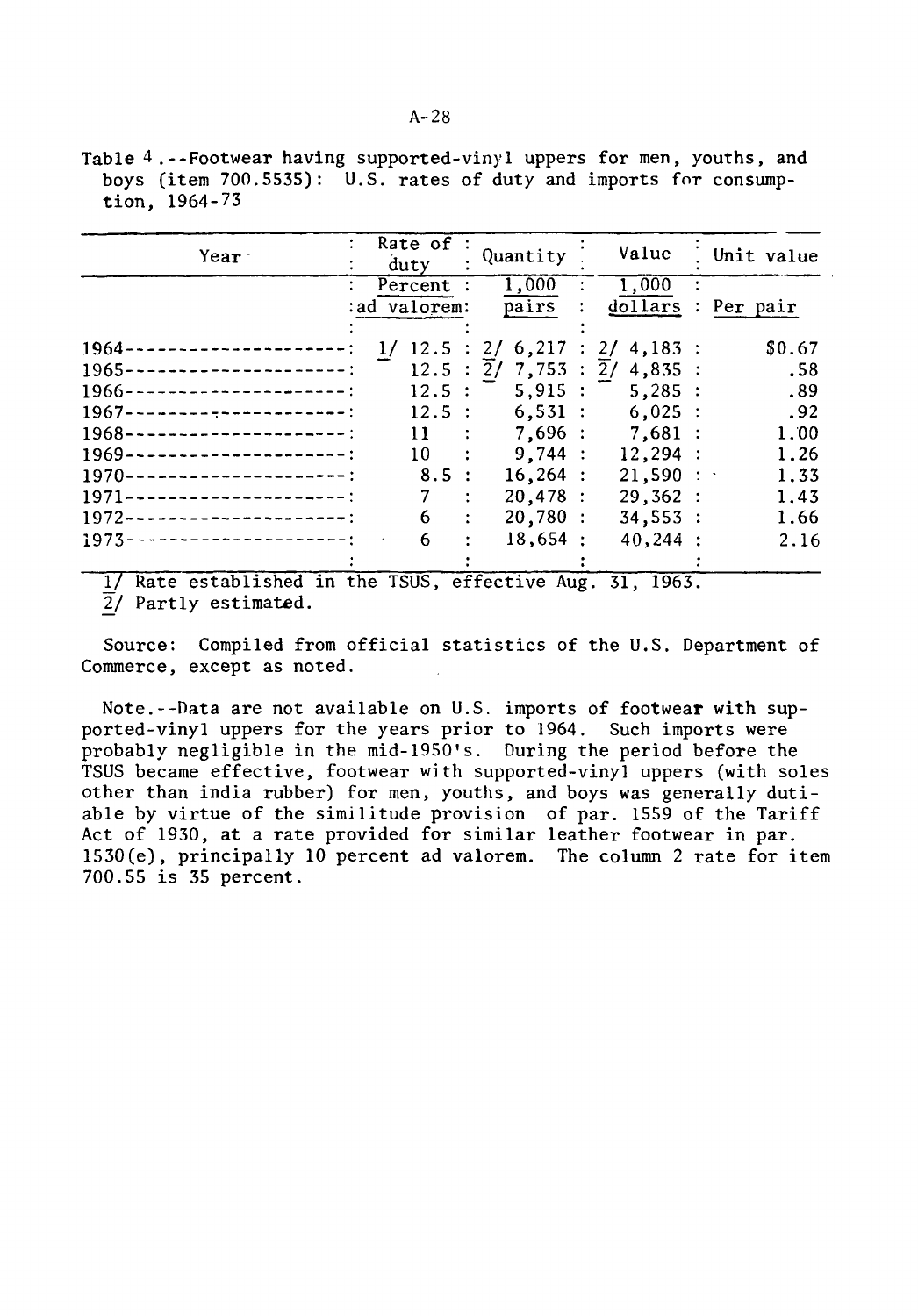Table 5.--Leather footwear for men (item 700.35):  $\frac{1}{1}$  U.S. imports for consumption, by type of construction,  $\overline{1}967-73$ 

| Year                                    | Soled<br>$moc-$<br>casin : |                     | $Vul -$ :<br>:canized:<br>sole: | Cement<br>process                | Other    |           | Total   |
|-----------------------------------------|----------------------------|---------------------|---------------------------------|----------------------------------|----------|-----------|---------|
|                                         |                            |                     |                                 | Quantity $(1,000 \text{ pairs})$ |          |           |         |
|                                         |                            |                     |                                 |                                  |          |           |         |
| 1967----------------                    | 235:                       |                     | 632 :                           | 6,159                            | 2,907    |           | 9,933   |
| 1968----------------:                   | 221:                       |                     | 1,128:                          | 8,934:                           | 4,887    | $\cdot$ : | 15,170  |
| 1969----------------:                   | 340:                       |                     | 1,352:                          | 11,769:                          | 5,268:   |           | 18,729  |
| 1970----------------:                   | 553:                       |                     | 1,696:                          | 13,730:                          | 5,822 :  |           | 21,801  |
| 1971----------------:                   | 550 :                      |                     | 1,965:                          | 15,119:                          | 7,096:   |           | 24,730  |
| 1972--------------                      | 863                        | $\ddot{\mathbf{z}}$ | 1,807 :                         | 18,184 :                         | 6,444    |           | 27,298  |
| $1973$ ----------------: 1,191 :        |                            |                     | 1,488:                          | 19,796:                          | 5,715:   |           | 28,190  |
|                                         |                            |                     |                                 | Value (1,000 dollars)            |          |           |         |
|                                         |                            |                     |                                 |                                  |          |           |         |
| 1967----------------:                   | 816                        |                     | 2,782:                          | 21,765:                          | 11,175   |           | 36,538  |
| 1968----------------:                   | 1,166                      | $\ddot{\mathbf{z}}$ | 3,927:                          | 32,709 :                         | 18,737 : |           | 56,539  |
| 1969----------------:                   | 1,620:                     |                     | 5,418:                          | 47,984:                          | 23,903:  |           | 78,925  |
| $1970$ ----------------: 2,653: 7,024:  |                            |                     |                                 | 61,318:                          | 26,563:  |           | 97,558  |
| 1971----------------:                   |                            |                     | 2,757 : 8,329 :                 | 76,988:                          | 34,721 : |           | 122,795 |
| $1972$ ---------------: 4,556 : 9,606 : |                            |                     |                                 | 112,762                          | 40,101   |           | 167,025 |
| $1973$ ----------------: $6,834:9,562:$ |                            |                     |                                 | 141,871                          | 38,874 : |           | 197.141 |
|                                         |                            |                     |                                 | Unit value (per pair)            |          |           |         |
|                                         |                            |                     |                                 |                                  |          |           |         |
| 1967-----------------                   | \$3.47                     |                     | \$4.40:                         | \$3.54:                          | \$3.84:  |           | \$3.68  |
| 1968----------------:                   | 5.28                       | $\ddot{\cdot}$      | 3.48:                           | 3.66:                            | 3.83     |           | 3.73    |
| 1969-----------------                   | 4.76                       | $\ddot{\cdot}$      | 4.01:                           | 4.08:                            | 4.54:    |           | 4.21    |
| 1970----------------:                   | 4.80:                      |                     | 4.14:                           | 4.47 :                           | 4.56     | $\cdot$   | 4.47    |
| 1971----------------:                   | 5.01:                      |                     | 4.24:                           | 5.09:                            | 4.89:    |           | 4.97    |
| 1972----------------:                   | 5.28:                      |                     | 5.32:                           | 6.20:                            | 6.22:    |           | 6.12    |
| 1973----------------:                   | 5.74                       |                     | 6.43                            | 7.17:                            | 6.80     |           | 6.99    |
|                                         |                            |                     |                                 |                                  |          |           |         |

1/ Includes men's leather footwear other than athletic or work reported in TSUSA items 700.3530, 700.3540, 700.3550, and 700.3575.

Source: Compiled from official statistics of the U.S. Department of Commerce.